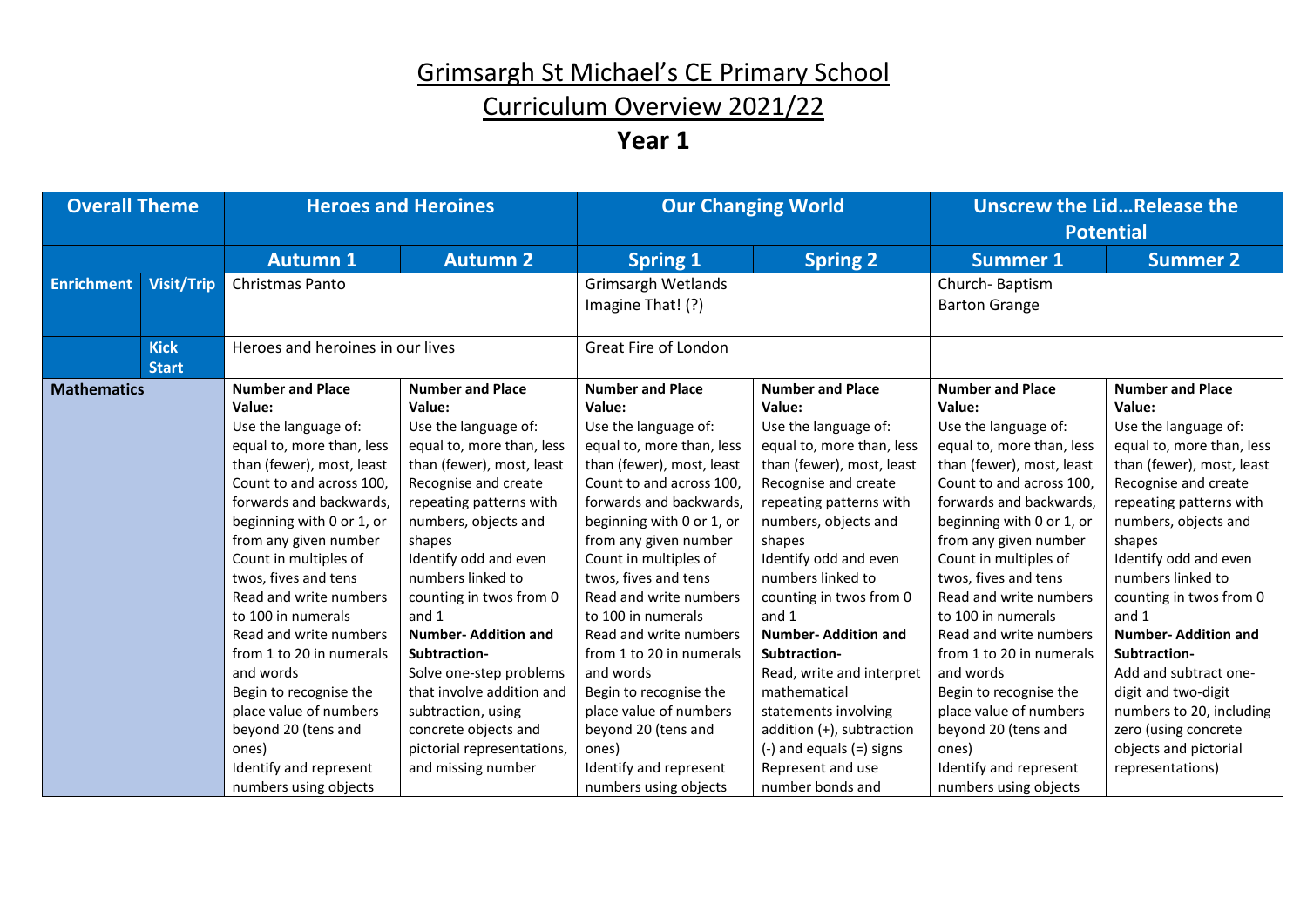### Curriculum Overview 2021/22

| and pictorial                | problems such as $7 = 5$  | and pictorial                  | related subtraction facts  | and pictorial                | Solve one-step problems       |
|------------------------------|---------------------------|--------------------------------|----------------------------|------------------------------|-------------------------------|
| representations              |                           | representations                | within 20                  | representations              | that involve addition and     |
| including the number         | <b>Fractions-</b>         | including the number           | Add and subtract one-      | including the number         | subtraction, using            |
| line                         | Understand that a         | line                           | digit and two-digit        | line                         | concrete objects and          |
| Given a number, identify     | fraction can describe     | Given a number, identify       | numbers to 20, including   | Given a number, identify     | pictorial representations,    |
| one more and one less        | part of a whole           | one more and one less          | zero (using concrete       | one more and one less        | and missing number            |
| Solve problems and           | Understand that a unit    | Given a number identify        | objects and pictorial      | Given a number identify      | problems such as $7 = 5 - 1$  |
| practical problems           | fraction represents one   | ten more or less               | representations)           | ten more or less             |                               |
| involving all of the above   | equal part of a whole     | Order numbers to 50            | Measurement-               | Order numbers to 50          | <b>Number- Multiplication</b> |
| <b>Number-Addition and</b>   | Recognise, find and       | Solve problems and             | Measure and begin to       | Solve problems and           | and Division-                 |
| Subtraction-                 | name a half as one of     | practical problems             | record: - lengths and      | practical problems           | Solve one-step problems       |
| Read, write and interpret    | two equal parts of an     | involving all of the above     | heights, using non-        | involving all of the above   | involving multiplication      |
| mathematical                 | object shape or quantity  | <b>Number-Addition and</b>     | standard and then          | <b>Number-Addition and</b>   | and division, by              |
| statements involving         | (including measure)       | Subtraction-                   | manageable standard        | Subtraction-                 | calculating the answer        |
| addition (+), subtraction    | Recognise, find and       | Solve one-step problems        | units $(m/cm)$ -           | Read, write and interpret    | using concrete objects,       |
| $(-)$ and equals $(=)$ signs | name a quarter as one of  | that involve addition and      | mass/weight, using non-    | mathematical                 | pictorial representations     |
| Represent and use            | four equal parts of an    | subtraction, using             | standard and then          | statements involving         | and arrays with the           |
| number bonds and             | object, shape or quantity | concrete objects and           | manageable standard        | addition (+), subtraction    | support of the teacher        |
| related subtraction facts    | (including measure)       | pictorial representations,     | units $(kg/g)$ - capacity  | $(-)$ and equals $(=)$ signs | Measurement-                  |
| within 20                    | Measurement-              | and missing number             | and volume using non-      | Represent and use            | Measure and begin to          |
| Add and subtract one-        | Measure and begin to      | problems such as $7 = \leq -1$ | standard and then          | number bonds and             | record: - lengths and         |
| digit and two-digit          | record: - lengths and     | 9                              | manageable standard        | related subtraction facts    | heights, using non-           |
| numbers to 20, including     | heights, using non-       | Add and subtract one-          | units (litres/ml) - time   | within 20                    | standard and then             |
| zero (using concrete         | standard and then         | digit and two-digit            | (hours/minutes/seconds)    | Add and subtract one-        | manageable standard           |
| objects and pictorial        | manageable standard       | numbers to 20, including       | within children's range    | digit and two-digit          | units $(m/cm)$ -              |
| representations)             | units (m/cm) -            | zero (using concrete           | of counting competence     | numbers to 20, including     | mass/weight, using non-       |
| Solve one-step problems      | mass/weight, using non-   | objects and pictorial          | (Length and Mass, time)    | zero (using concrete         | standard and then             |
| that involve addition and    | standard and then         | representations)               | Compare, describe and      | objects and pictorial        | manageable standard           |
| subtraction, using           | manageable standard       | <b>Number-Multiplication</b>   | solve practical problems   | representations)             | units $(kg/g)$ - capacity     |
| concrete objects and         | units $(kg/g)$ - capacity | and Division-                  | for: - lengths and heights | Solve one-step problems      | and volume using non-         |
| pictorial representations,   | and volume using non-     |                                | (for example, long/short,  | that involve addition and    | standard and then             |
| and missing number           | standard and then         |                                | longer/shorter,            | subtraction, using           | manageable standard           |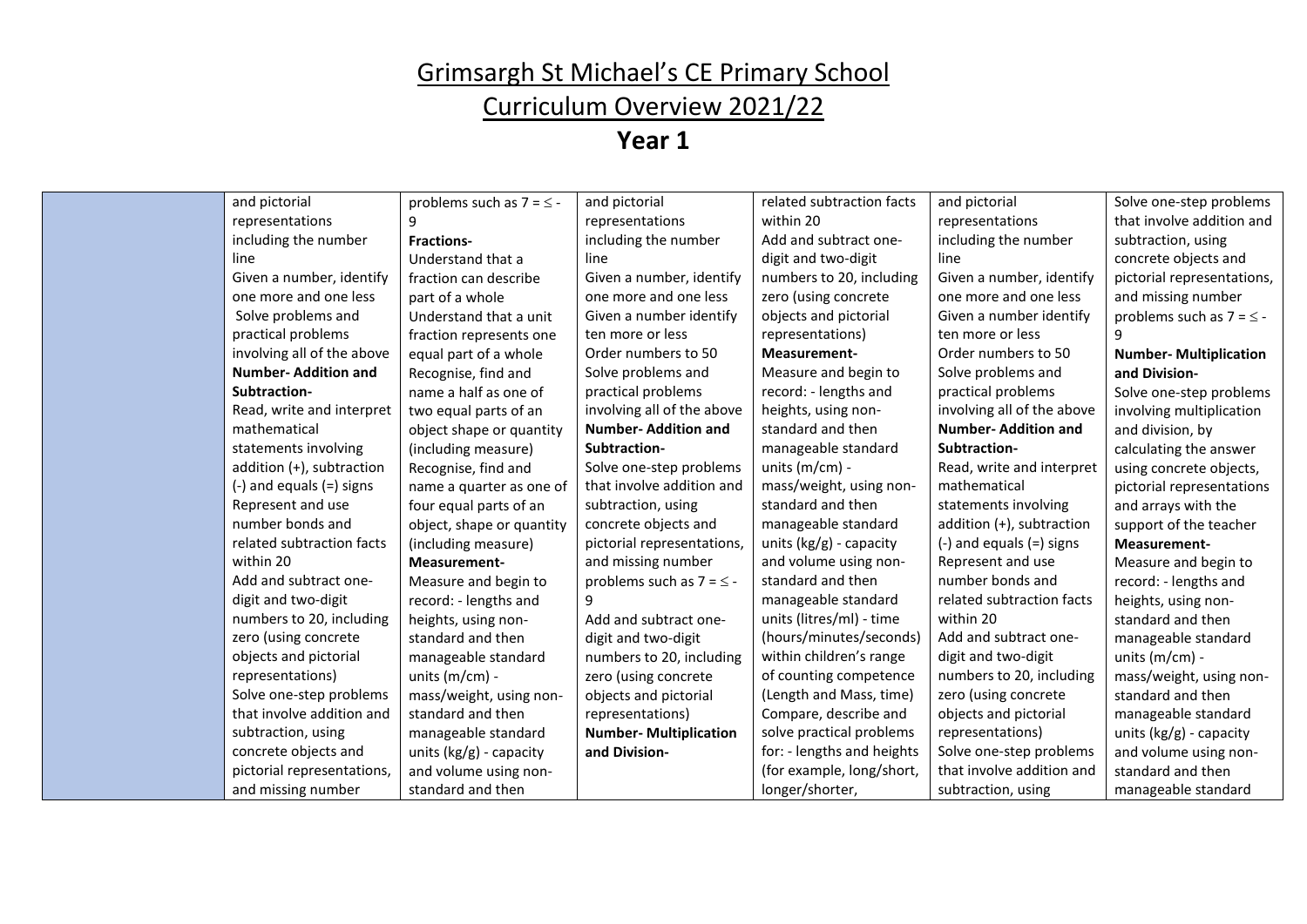### Curriculum Overview 2021/22

| problems such as $7 = 5$ - | manageable standard         | Recall and use doubles    | tall/short, double/half) -   | concrete objects and          | units (litres/ml) - time    |
|----------------------------|-----------------------------|---------------------------|------------------------------|-------------------------------|-----------------------------|
| 9                          | units (litres/ml) - time    | of all numbers to 10 and  | mass/weight (for             | pictorial representations,    | (hours/minutes/seconds)     |
| <b>Measurement-</b>        | (hours/minutes/seconds)     | corresponding halves      | example, heavy/light,        | and missing number            | within children's range     |
| Measure and begin to       | within children's range     | Solve one-step problems   | heavier than, lighter        | problems such as $7 = \le -1$ | of counting competence      |
| record: - lengths and      | of counting competence      | involving multiplication  | than) - capacity and         | 9                             | (Time, length and mass)     |
| heights, using non-        | (Volume and capacity,       | and division, by          | volume (for example,         | Measurement-                  | Compare, describe and       |
| standard and then          | time)                       | calculating the answer    | full/empty, more than,       | Measure and begin to          | solve practical problems    |
| manageable standard        | Compare, describe and       | using concrete objects,   | less than, half, half full,  | record: - lengths and         | for: - lengths and heights  |
| units ( $m/cm$ ) -         | solve practical problems    | pictorial representations | quarter) - time (for         | heights, using non-           | (for example, long/short,   |
| mass/weight, using non-    | for: - lengths and heights  | and arrays with the       | example, quicker,            | standard and then             | longer/shorter,             |
| standard and then          | (for example, long/short,   | support of the teacher    | slower, earlier, later)      | manageable standard           | tall/short, double/half) -  |
| manageable standard        | longer/shorter,             | Measurement-              | (Length and Mass, Time)      | units ( $m/cm$ ) -            | mass/weight (for            |
| units (kg/g) - capacity    | tall/short, double/half) -  | Measure and begin to      | Tell the time to the hour    | mass/weight, using non-       | example, heavy/light,       |
| and volume using non-      | mass/weight (for            | record: - lengths and     | and half past the hour       | standard and then             | heavier than, lighter       |
| standard and then          | example, heavy/light,       | heights, using non-       | and draw the hands on a      | manageable standard           | than) - capacity and        |
| manageable standard        | heavier than, lighter       | standard and then         | clock face to show these     | units (kg/g) - capacity       | volume (for example,        |
| units (litres/ml) - time   | than) - capacity and        | manageable standard       | times                        | and volume using non-         | full/empty, more than,      |
| (hours/minutes/seconds)    | volume (for example,        | units $(m/cm)$ -          | <b>Geometry-Position and</b> | standard and then             | less than, half, half full, |
| within children's range    | full/empty, more than,      | mass/weight, using non-   | <b>Direction-</b>            | manageable standard           | quarter) - time (for        |
| of counting competence     | less than, half, half full, | standard and then         | Describe movement,           | units (litres/ml) - time      | example, quicker,           |
| (Length and Mass)          | quarter) - time (for        | manageable standard       | including whole, half,       | (hours/minutes/seconds)       | slower, earlier, later)     |
| Compare, describe and      | example, quicker,           | units $(kg/g)$ - capacity | quarter and three-           | within children's range       | (Time, length and mass)     |
| solve practical problems   | slower, earlier, later)     | and volume using non-     | quarter turns                | of counting competence        | Recognise and use           |
| for: - lengths and heights | (Volume and capacity,       | standard and then         | Describe position and        | (Volume and capacity)         | language relating to        |
| (for example, long/short,  | time)                       | manageable standard       | direction                    | Compare, describe and         | dates, including days of    |
| longer/shorter,            | Recognise and use           | units (litres/ml) - time  |                              | solve practical problems      | the week, weeks,            |
| tall/short, double/half) - | language relating to        | (hours/minutes/seconds)   |                              | for: - lengths and heights    | months and years            |
| mass/weight (for           | dates, including days of    | within children's range   |                              | (for example, long/short,     | Sequence events in          |
| example, heavy/light,      | the week, weeks,            | of counting competence    |                              | longer/shorter,               | chronological order         |
| heavier than, lighter      | months and years            | (Mass)                    |                              | tall/short, double/half) -    | using language (for         |
| than) - capacity and       | Sequence events in          | Compare, describe and     |                              | mass/weight (for              | example, before and         |
| volume (for example,       | chronological order         | solve practical problems  |                              | example, heavy/light,         | after, next, first, today,  |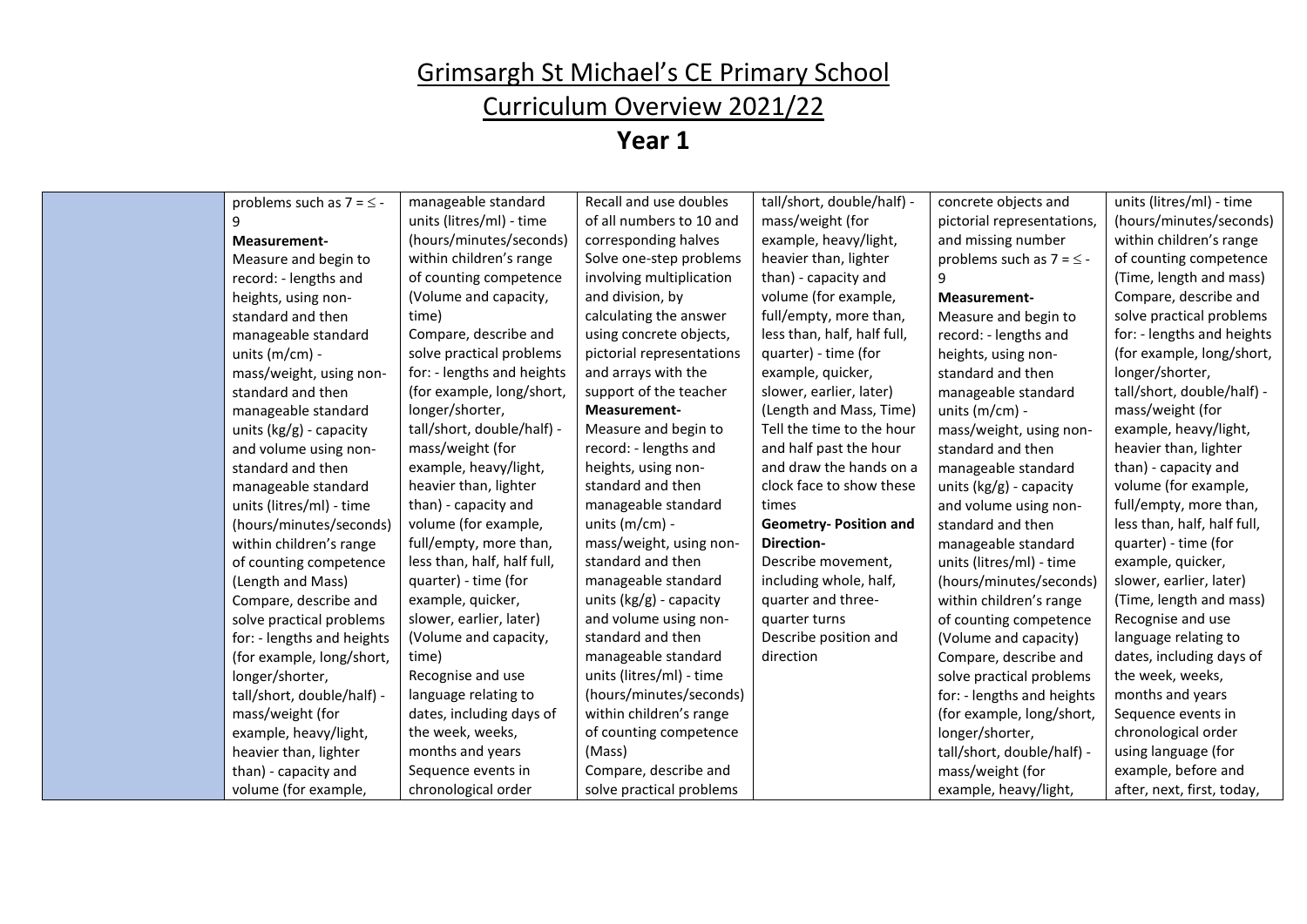### Curriculum Overview 2021/22

| full/empty, more than,<br>using language (for<br>for: - lengths and heights<br>heavier than, lighter<br>yesterday, tomorrow,<br>less than, half, half full,<br>example, before and<br>(for example, long/short,<br>than) - capacity and<br>morning, afternoon and<br>longer/shorter,<br>quarter) - time (for<br>after, next, first, today,<br>volume (for example,<br>evening<br>tall/short, double/half) -<br>full/empty, more than,<br>example, quicker,<br>yesterday, tomorrow,<br><b>Geometry-Position and</b><br>mass/weight (for<br>less than, half, half full,<br>slower, earlier, later)<br>morning, afternoon and<br>Direction-<br>(Length and Mass)<br>evening<br>example, heavy/light,<br>quarter) - time (for<br>Recognise and create<br>Recognise and know the<br>heavier than, lighter<br><b>Geometry-Properties of</b><br>example, quicker,<br>repeating patterns with<br>value of different<br>than) - capacity and<br>slower, earlier, later)<br>objects and shapes<br>Shape-<br>Recognise and name<br>denominations of coins<br>volume (for example,<br>(Volume and capacity)<br>Statistics-<br>full/empty, more than,<br>Tell the time to the hour<br>Sort objects, numbers<br>common 2-D shapes,<br>and notes<br>and half past the hour<br>including rectangles<br><b>Geometry-Position and</b><br>less than, half, half full,<br>and shapes to a given<br>and draw the hands on a<br>(including squares),<br><b>Direction-</b><br>quarter) - time (for<br>criterion and their own<br>circles and triangles<br>Recognise and create<br>example, quicker,<br>clock face to show these<br>Present and interpret<br>Recognise and name<br>slower, earlier, later)<br>data in block diagrams<br>repeating patterns with<br>times<br>objects and shapes<br>common 3-D shapes,<br>(Mass)<br><b>Geometry-Properties of</b><br>using practical<br>including cuboids<br>Recognise and know the<br><b>Statistics</b><br>Shape-<br>equipment<br>(including cubes),<br>Sort objects, numbers<br>value of different<br>Ask and answer simple<br>Recognise and name<br>pyramids and spheres<br>and shapes to a given<br>denominations of coins<br>common 2-D shapes,<br>questions by counting<br>criterion and their own<br>including rectangles<br>the number of objects in<br>and notes<br>(including squares),<br><b>Geometry-Properties of</b><br>each category<br>circles and triangles<br>Ask and answer<br>Shape-<br>Recognise and name<br>Recognise and name<br>questions by comparing<br>common 2-D shapes,<br>common 3-D shapes,<br>categorical data<br>including cuboids<br>including rectangles<br>(including cubes),<br>(including squares),<br>circles and triangles<br>pyramids and spheres<br>Recognise and name<br><b>Geometry-Position and</b><br>Direction-<br>common 3-D shapes,<br>including cuboids<br>Describe movement,<br>(including cubes),<br>including whole, half,<br>pyramids and spheres<br>quarter and three-<br>quarter turns |  |  |  |  |
|----------------------------------------------------------------------------------------------------------------------------------------------------------------------------------------------------------------------------------------------------------------------------------------------------------------------------------------------------------------------------------------------------------------------------------------------------------------------------------------------------------------------------------------------------------------------------------------------------------------------------------------------------------------------------------------------------------------------------------------------------------------------------------------------------------------------------------------------------------------------------------------------------------------------------------------------------------------------------------------------------------------------------------------------------------------------------------------------------------------------------------------------------------------------------------------------------------------------------------------------------------------------------------------------------------------------------------------------------------------------------------------------------------------------------------------------------------------------------------------------------------------------------------------------------------------------------------------------------------------------------------------------------------------------------------------------------------------------------------------------------------------------------------------------------------------------------------------------------------------------------------------------------------------------------------------------------------------------------------------------------------------------------------------------------------------------------------------------------------------------------------------------------------------------------------------------------------------------------------------------------------------------------------------------------------------------------------------------------------------------------------------------------------------------------------------------------------------------------------------------------------------------------------------------------------------------------------------------------------------------------------------------------------------------------------------------------------------------------------------------------------------------------------------------------------------------------------------------------------------------------------------------------------------------------------------------------------------------|--|--|--|--|
|                                                                                                                                                                                                                                                                                                                                                                                                                                                                                                                                                                                                                                                                                                                                                                                                                                                                                                                                                                                                                                                                                                                                                                                                                                                                                                                                                                                                                                                                                                                                                                                                                                                                                                                                                                                                                                                                                                                                                                                                                                                                                                                                                                                                                                                                                                                                                                                                                                                                                                                                                                                                                                                                                                                                                                                                                                                                                                                                                                      |  |  |  |  |
|                                                                                                                                                                                                                                                                                                                                                                                                                                                                                                                                                                                                                                                                                                                                                                                                                                                                                                                                                                                                                                                                                                                                                                                                                                                                                                                                                                                                                                                                                                                                                                                                                                                                                                                                                                                                                                                                                                                                                                                                                                                                                                                                                                                                                                                                                                                                                                                                                                                                                                                                                                                                                                                                                                                                                                                                                                                                                                                                                                      |  |  |  |  |
|                                                                                                                                                                                                                                                                                                                                                                                                                                                                                                                                                                                                                                                                                                                                                                                                                                                                                                                                                                                                                                                                                                                                                                                                                                                                                                                                                                                                                                                                                                                                                                                                                                                                                                                                                                                                                                                                                                                                                                                                                                                                                                                                                                                                                                                                                                                                                                                                                                                                                                                                                                                                                                                                                                                                                                                                                                                                                                                                                                      |  |  |  |  |
|                                                                                                                                                                                                                                                                                                                                                                                                                                                                                                                                                                                                                                                                                                                                                                                                                                                                                                                                                                                                                                                                                                                                                                                                                                                                                                                                                                                                                                                                                                                                                                                                                                                                                                                                                                                                                                                                                                                                                                                                                                                                                                                                                                                                                                                                                                                                                                                                                                                                                                                                                                                                                                                                                                                                                                                                                                                                                                                                                                      |  |  |  |  |
|                                                                                                                                                                                                                                                                                                                                                                                                                                                                                                                                                                                                                                                                                                                                                                                                                                                                                                                                                                                                                                                                                                                                                                                                                                                                                                                                                                                                                                                                                                                                                                                                                                                                                                                                                                                                                                                                                                                                                                                                                                                                                                                                                                                                                                                                                                                                                                                                                                                                                                                                                                                                                                                                                                                                                                                                                                                                                                                                                                      |  |  |  |  |
|                                                                                                                                                                                                                                                                                                                                                                                                                                                                                                                                                                                                                                                                                                                                                                                                                                                                                                                                                                                                                                                                                                                                                                                                                                                                                                                                                                                                                                                                                                                                                                                                                                                                                                                                                                                                                                                                                                                                                                                                                                                                                                                                                                                                                                                                                                                                                                                                                                                                                                                                                                                                                                                                                                                                                                                                                                                                                                                                                                      |  |  |  |  |
|                                                                                                                                                                                                                                                                                                                                                                                                                                                                                                                                                                                                                                                                                                                                                                                                                                                                                                                                                                                                                                                                                                                                                                                                                                                                                                                                                                                                                                                                                                                                                                                                                                                                                                                                                                                                                                                                                                                                                                                                                                                                                                                                                                                                                                                                                                                                                                                                                                                                                                                                                                                                                                                                                                                                                                                                                                                                                                                                                                      |  |  |  |  |
|                                                                                                                                                                                                                                                                                                                                                                                                                                                                                                                                                                                                                                                                                                                                                                                                                                                                                                                                                                                                                                                                                                                                                                                                                                                                                                                                                                                                                                                                                                                                                                                                                                                                                                                                                                                                                                                                                                                                                                                                                                                                                                                                                                                                                                                                                                                                                                                                                                                                                                                                                                                                                                                                                                                                                                                                                                                                                                                                                                      |  |  |  |  |
|                                                                                                                                                                                                                                                                                                                                                                                                                                                                                                                                                                                                                                                                                                                                                                                                                                                                                                                                                                                                                                                                                                                                                                                                                                                                                                                                                                                                                                                                                                                                                                                                                                                                                                                                                                                                                                                                                                                                                                                                                                                                                                                                                                                                                                                                                                                                                                                                                                                                                                                                                                                                                                                                                                                                                                                                                                                                                                                                                                      |  |  |  |  |
|                                                                                                                                                                                                                                                                                                                                                                                                                                                                                                                                                                                                                                                                                                                                                                                                                                                                                                                                                                                                                                                                                                                                                                                                                                                                                                                                                                                                                                                                                                                                                                                                                                                                                                                                                                                                                                                                                                                                                                                                                                                                                                                                                                                                                                                                                                                                                                                                                                                                                                                                                                                                                                                                                                                                                                                                                                                                                                                                                                      |  |  |  |  |
|                                                                                                                                                                                                                                                                                                                                                                                                                                                                                                                                                                                                                                                                                                                                                                                                                                                                                                                                                                                                                                                                                                                                                                                                                                                                                                                                                                                                                                                                                                                                                                                                                                                                                                                                                                                                                                                                                                                                                                                                                                                                                                                                                                                                                                                                                                                                                                                                                                                                                                                                                                                                                                                                                                                                                                                                                                                                                                                                                                      |  |  |  |  |
|                                                                                                                                                                                                                                                                                                                                                                                                                                                                                                                                                                                                                                                                                                                                                                                                                                                                                                                                                                                                                                                                                                                                                                                                                                                                                                                                                                                                                                                                                                                                                                                                                                                                                                                                                                                                                                                                                                                                                                                                                                                                                                                                                                                                                                                                                                                                                                                                                                                                                                                                                                                                                                                                                                                                                                                                                                                                                                                                                                      |  |  |  |  |
|                                                                                                                                                                                                                                                                                                                                                                                                                                                                                                                                                                                                                                                                                                                                                                                                                                                                                                                                                                                                                                                                                                                                                                                                                                                                                                                                                                                                                                                                                                                                                                                                                                                                                                                                                                                                                                                                                                                                                                                                                                                                                                                                                                                                                                                                                                                                                                                                                                                                                                                                                                                                                                                                                                                                                                                                                                                                                                                                                                      |  |  |  |  |
|                                                                                                                                                                                                                                                                                                                                                                                                                                                                                                                                                                                                                                                                                                                                                                                                                                                                                                                                                                                                                                                                                                                                                                                                                                                                                                                                                                                                                                                                                                                                                                                                                                                                                                                                                                                                                                                                                                                                                                                                                                                                                                                                                                                                                                                                                                                                                                                                                                                                                                                                                                                                                                                                                                                                                                                                                                                                                                                                                                      |  |  |  |  |
|                                                                                                                                                                                                                                                                                                                                                                                                                                                                                                                                                                                                                                                                                                                                                                                                                                                                                                                                                                                                                                                                                                                                                                                                                                                                                                                                                                                                                                                                                                                                                                                                                                                                                                                                                                                                                                                                                                                                                                                                                                                                                                                                                                                                                                                                                                                                                                                                                                                                                                                                                                                                                                                                                                                                                                                                                                                                                                                                                                      |  |  |  |  |
|                                                                                                                                                                                                                                                                                                                                                                                                                                                                                                                                                                                                                                                                                                                                                                                                                                                                                                                                                                                                                                                                                                                                                                                                                                                                                                                                                                                                                                                                                                                                                                                                                                                                                                                                                                                                                                                                                                                                                                                                                                                                                                                                                                                                                                                                                                                                                                                                                                                                                                                                                                                                                                                                                                                                                                                                                                                                                                                                                                      |  |  |  |  |
|                                                                                                                                                                                                                                                                                                                                                                                                                                                                                                                                                                                                                                                                                                                                                                                                                                                                                                                                                                                                                                                                                                                                                                                                                                                                                                                                                                                                                                                                                                                                                                                                                                                                                                                                                                                                                                                                                                                                                                                                                                                                                                                                                                                                                                                                                                                                                                                                                                                                                                                                                                                                                                                                                                                                                                                                                                                                                                                                                                      |  |  |  |  |
|                                                                                                                                                                                                                                                                                                                                                                                                                                                                                                                                                                                                                                                                                                                                                                                                                                                                                                                                                                                                                                                                                                                                                                                                                                                                                                                                                                                                                                                                                                                                                                                                                                                                                                                                                                                                                                                                                                                                                                                                                                                                                                                                                                                                                                                                                                                                                                                                                                                                                                                                                                                                                                                                                                                                                                                                                                                                                                                                                                      |  |  |  |  |
|                                                                                                                                                                                                                                                                                                                                                                                                                                                                                                                                                                                                                                                                                                                                                                                                                                                                                                                                                                                                                                                                                                                                                                                                                                                                                                                                                                                                                                                                                                                                                                                                                                                                                                                                                                                                                                                                                                                                                                                                                                                                                                                                                                                                                                                                                                                                                                                                                                                                                                                                                                                                                                                                                                                                                                                                                                                                                                                                                                      |  |  |  |  |
|                                                                                                                                                                                                                                                                                                                                                                                                                                                                                                                                                                                                                                                                                                                                                                                                                                                                                                                                                                                                                                                                                                                                                                                                                                                                                                                                                                                                                                                                                                                                                                                                                                                                                                                                                                                                                                                                                                                                                                                                                                                                                                                                                                                                                                                                                                                                                                                                                                                                                                                                                                                                                                                                                                                                                                                                                                                                                                                                                                      |  |  |  |  |
|                                                                                                                                                                                                                                                                                                                                                                                                                                                                                                                                                                                                                                                                                                                                                                                                                                                                                                                                                                                                                                                                                                                                                                                                                                                                                                                                                                                                                                                                                                                                                                                                                                                                                                                                                                                                                                                                                                                                                                                                                                                                                                                                                                                                                                                                                                                                                                                                                                                                                                                                                                                                                                                                                                                                                                                                                                                                                                                                                                      |  |  |  |  |
|                                                                                                                                                                                                                                                                                                                                                                                                                                                                                                                                                                                                                                                                                                                                                                                                                                                                                                                                                                                                                                                                                                                                                                                                                                                                                                                                                                                                                                                                                                                                                                                                                                                                                                                                                                                                                                                                                                                                                                                                                                                                                                                                                                                                                                                                                                                                                                                                                                                                                                                                                                                                                                                                                                                                                                                                                                                                                                                                                                      |  |  |  |  |
|                                                                                                                                                                                                                                                                                                                                                                                                                                                                                                                                                                                                                                                                                                                                                                                                                                                                                                                                                                                                                                                                                                                                                                                                                                                                                                                                                                                                                                                                                                                                                                                                                                                                                                                                                                                                                                                                                                                                                                                                                                                                                                                                                                                                                                                                                                                                                                                                                                                                                                                                                                                                                                                                                                                                                                                                                                                                                                                                                                      |  |  |  |  |
|                                                                                                                                                                                                                                                                                                                                                                                                                                                                                                                                                                                                                                                                                                                                                                                                                                                                                                                                                                                                                                                                                                                                                                                                                                                                                                                                                                                                                                                                                                                                                                                                                                                                                                                                                                                                                                                                                                                                                                                                                                                                                                                                                                                                                                                                                                                                                                                                                                                                                                                                                                                                                                                                                                                                                                                                                                                                                                                                                                      |  |  |  |  |
|                                                                                                                                                                                                                                                                                                                                                                                                                                                                                                                                                                                                                                                                                                                                                                                                                                                                                                                                                                                                                                                                                                                                                                                                                                                                                                                                                                                                                                                                                                                                                                                                                                                                                                                                                                                                                                                                                                                                                                                                                                                                                                                                                                                                                                                                                                                                                                                                                                                                                                                                                                                                                                                                                                                                                                                                                                                                                                                                                                      |  |  |  |  |
|                                                                                                                                                                                                                                                                                                                                                                                                                                                                                                                                                                                                                                                                                                                                                                                                                                                                                                                                                                                                                                                                                                                                                                                                                                                                                                                                                                                                                                                                                                                                                                                                                                                                                                                                                                                                                                                                                                                                                                                                                                                                                                                                                                                                                                                                                                                                                                                                                                                                                                                                                                                                                                                                                                                                                                                                                                                                                                                                                                      |  |  |  |  |
|                                                                                                                                                                                                                                                                                                                                                                                                                                                                                                                                                                                                                                                                                                                                                                                                                                                                                                                                                                                                                                                                                                                                                                                                                                                                                                                                                                                                                                                                                                                                                                                                                                                                                                                                                                                                                                                                                                                                                                                                                                                                                                                                                                                                                                                                                                                                                                                                                                                                                                                                                                                                                                                                                                                                                                                                                                                                                                                                                                      |  |  |  |  |
|                                                                                                                                                                                                                                                                                                                                                                                                                                                                                                                                                                                                                                                                                                                                                                                                                                                                                                                                                                                                                                                                                                                                                                                                                                                                                                                                                                                                                                                                                                                                                                                                                                                                                                                                                                                                                                                                                                                                                                                                                                                                                                                                                                                                                                                                                                                                                                                                                                                                                                                                                                                                                                                                                                                                                                                                                                                                                                                                                                      |  |  |  |  |
|                                                                                                                                                                                                                                                                                                                                                                                                                                                                                                                                                                                                                                                                                                                                                                                                                                                                                                                                                                                                                                                                                                                                                                                                                                                                                                                                                                                                                                                                                                                                                                                                                                                                                                                                                                                                                                                                                                                                                                                                                                                                                                                                                                                                                                                                                                                                                                                                                                                                                                                                                                                                                                                                                                                                                                                                                                                                                                                                                                      |  |  |  |  |
|                                                                                                                                                                                                                                                                                                                                                                                                                                                                                                                                                                                                                                                                                                                                                                                                                                                                                                                                                                                                                                                                                                                                                                                                                                                                                                                                                                                                                                                                                                                                                                                                                                                                                                                                                                                                                                                                                                                                                                                                                                                                                                                                                                                                                                                                                                                                                                                                                                                                                                                                                                                                                                                                                                                                                                                                                                                                                                                                                                      |  |  |  |  |
|                                                                                                                                                                                                                                                                                                                                                                                                                                                                                                                                                                                                                                                                                                                                                                                                                                                                                                                                                                                                                                                                                                                                                                                                                                                                                                                                                                                                                                                                                                                                                                                                                                                                                                                                                                                                                                                                                                                                                                                                                                                                                                                                                                                                                                                                                                                                                                                                                                                                                                                                                                                                                                                                                                                                                                                                                                                                                                                                                                      |  |  |  |  |
|                                                                                                                                                                                                                                                                                                                                                                                                                                                                                                                                                                                                                                                                                                                                                                                                                                                                                                                                                                                                                                                                                                                                                                                                                                                                                                                                                                                                                                                                                                                                                                                                                                                                                                                                                                                                                                                                                                                                                                                                                                                                                                                                                                                                                                                                                                                                                                                                                                                                                                                                                                                                                                                                                                                                                                                                                                                                                                                                                                      |  |  |  |  |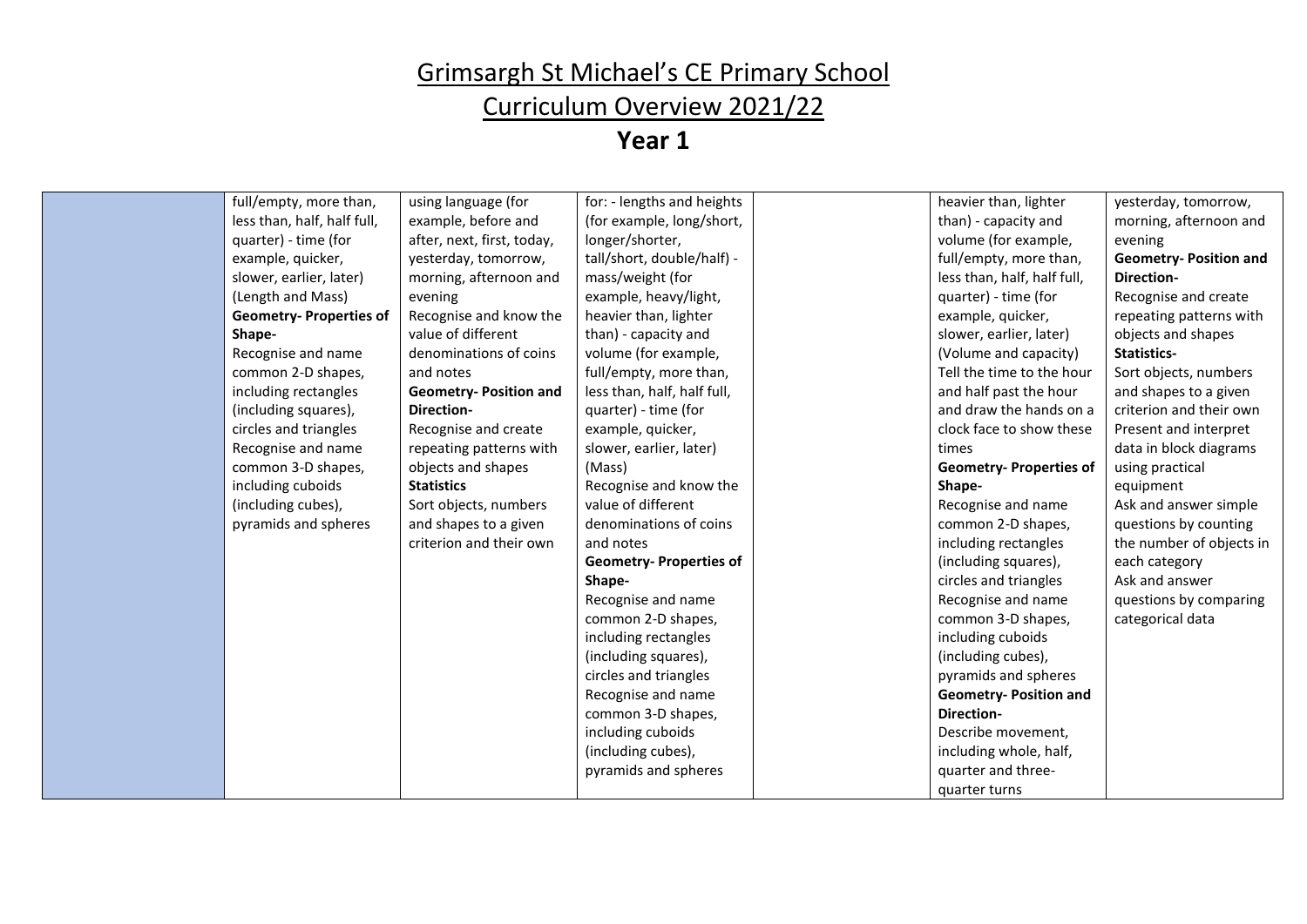# Curriculum Overview 2021/22

|                |                                                                                                                                                                                                                                                                                                                                                                                                                                                                                                                                                                                                                                                                                                                             |                                                                                                                                                                                                                                                                                                                                                                                                                                                                                                                                                                                                                     | Describe position and<br>direction<br>Statistics-<br>Present and interpret<br>data in block diagrams<br>using practical<br>equipment<br>Ask and answer simple<br>questions by counting<br>the number of objects in<br>each category<br>Ask and answer<br>questions by comparing<br>categorical data                                                                                                             |
|----------------|-----------------------------------------------------------------------------------------------------------------------------------------------------------------------------------------------------------------------------------------------------------------------------------------------------------------------------------------------------------------------------------------------------------------------------------------------------------------------------------------------------------------------------------------------------------------------------------------------------------------------------------------------------------------------------------------------------------------------------|---------------------------------------------------------------------------------------------------------------------------------------------------------------------------------------------------------------------------------------------------------------------------------------------------------------------------------------------------------------------------------------------------------------------------------------------------------------------------------------------------------------------------------------------------------------------------------------------------------------------|-----------------------------------------------------------------------------------------------------------------------------------------------------------------------------------------------------------------------------------------------------------------------------------------------------------------------------------------------------------------------------------------------------------------|
| <b>Science</b> | <b>Animals including Humans-</b><br>To identify and name a variety of common animals<br>including fish, amphibians, reptiles, birds and<br>mammals.<br>To identify and name a variety of common animals<br>that are carnivores, herbivores and omnivores.<br>To describe and compare the structure of a variety of<br>common animals (fish, amphibians, reptiles, birds<br>and mammals, including pets).<br>To identify, name, draw and label the basic parts of<br>the human body and say which part of the body is<br>associated with each sense.<br><b>Seasonal Changes-</b><br>To observe changes across the four seasons.<br>To observe and describe weather associated with the<br>seasons and how day length varies. | <b>Everyday Materials-</b><br>To distinguish between an object and the material<br>from which it is made.<br>To identify and name a variety of everyday materials,<br>including wood, plastic, glass, metal, water, and rock.<br>To describe the simple physical properties of a<br>variety of everyday materials.<br>To compare and group together a variety of<br>everyday materials on the basis of their simple<br>physical properties.<br><b>Seasonal Changes-</b><br>To observe changes across the four seasons.<br>To observe and describe weather associated with the<br>seasons and how day length varies. | Plants-<br>To identify and name a variety of common wild and<br>garden plants, including deciduous and evergreen<br>trees.<br>To identify and describe the basic structure of a<br>variety of common flowering plants, including trees.<br><b>Seasonal Changes-</b><br>To observe changes across the four seasons.<br>To observe and describe weather associated with the<br>seasons and how day length varies. |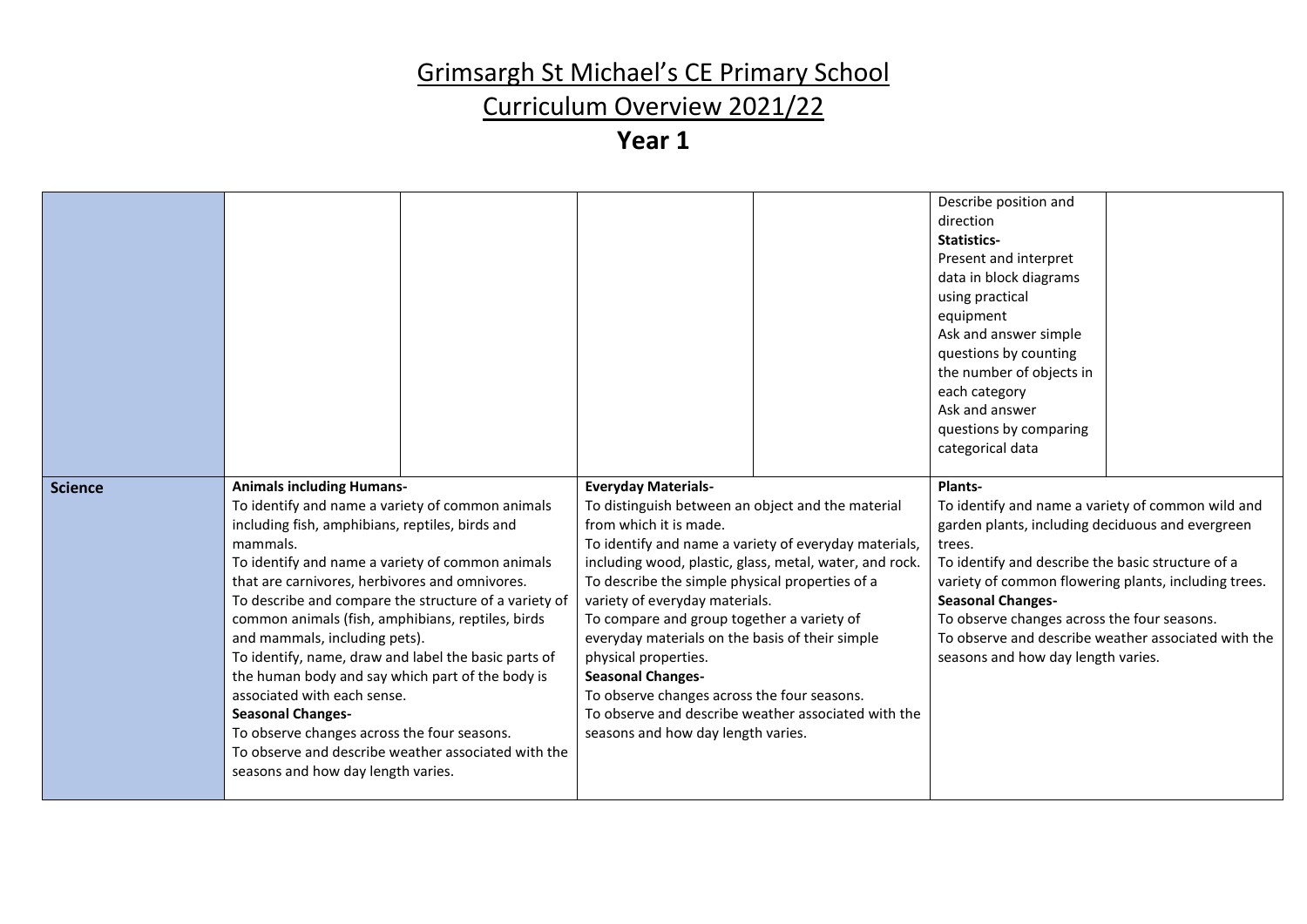### Curriculum Overview 2021/22

| <b>RE</b> | Harvest-                          | <b>God and Creation</b>     | Jesus Was Special-                | Easter-                    | <b>Baptism-</b>                   | My World, Jesus' World-    |
|-----------|-----------------------------------|-----------------------------|-----------------------------------|----------------------------|-----------------------------------|----------------------------|
|           | We (Christians) believe           | We (Christians) believe     | The stories of Jesus              | The events of Palm         | Baptism is an occasion            | Jesus lived a long time    |
|           | that it is important to say       | that God created the        | miracles can be found in          | Sunday, Good Friday and    | when promises are made            | ago in a world very        |
|           | thank you to God for the          | world.                      | the Gospels in the New            | Easter Day are at the      | to God and people are             | different to ours.         |
|           | harvest.                          | The creation stories are    | Testament.                        | core of Christian beliefs. | welcomed as a member              | we (Christians) believe    |
|           | We believe that helping           | at the very beginning of    | We (Christians) believe           | We (Christians) believe    | of the church.                    | that Jesus is the son of   |
|           | others is part of putting         | the Bible and be able to    | that the miracles reveal          | that Easter is a new       | Water is a symbol of              | God.                       |
|           | our Christian faith in            | recall details briefly.     | Jesus as the Son of God.          | beginning.                 | baptism.                          | we (Christians) believe    |
|           | action.                           | We (Christians) believe     |                                   | We (Christians) believe    | people can be baptised            | that Jesus understands     |
|           | There are Christian               | that people should be       |                                   | that Jesus died and rose   | at any age, in the font at        | what it is like to live an |
|           | charities working                 | taking care of our world.   |                                   | back to life again.        | church, in a pool, a river        | everyday life as a         |
|           | worldwide to improve              | We (Christians) believe     |                                   |                            | or the sea.                       | human.                     |
|           | the living conditions of          | that in creation we can     |                                   |                            | Jesus was baptised in the         |                            |
|           | people in third world             | see the power and           |                                   |                            | river Jordan.                     |                            |
|           | countries and other               | wonder of God.              |                                   |                            | people of faiths other            |                            |
|           | areas of poverty.                 | Christmas-                  |                                   |                            | than Christianity also            |                            |
|           | <b>Non-Christian Faith-</b>       | We (Christians) believe     |                                   |                            | welcome new babies in             |                            |
|           | Jewish people also                | that Jesus is God's gift to |                                   |                            | special ways.                     |                            |
|           | celebrate harvest and             | the world.                  |                                   |                            | Joseph-                           |                            |
|           | this is called Sukkot.            | The Wise Men (Magi)         |                                   |                            | the story of Joseph can           |                            |
|           |                                   | visited baby Jesus after    |                                   |                            | be found in the Old               |                            |
|           |                                   | Christmas.                  |                                   |                            | Testament.                        |                            |
|           |                                   | We (Christians) believe     |                                   |                            | that Joseph is an                 |                            |
|           |                                   | that the gift of Jesus      |                                   |                            | important person in               |                            |
|           |                                   | shows God's love and        |                                   |                            | God's big story.                  |                            |
|           |                                   | care for the world.         |                                   |                            |                                   |                            |
|           |                                   | We (Christians) believe     |                                   |                            |                                   |                            |
|           |                                   | Jesus is God's son the      |                                   |                            |                                   |                            |
|           |                                   | promised Messiah.           |                                   |                            |                                   |                            |
| Geography | <b>Enquiry and Investigation-</b> |                             | <b>Enquiry and Investigation-</b> |                            | <b>Enquiry and Investigation-</b> |                            |
|           | Ask and answer simple questions.  |                             | Ask and answer simple questions.  |                            | Ask and answer simple questions.  |                            |
|           |                                   |                             | Fieldwork-                        |                            |                                   |                            |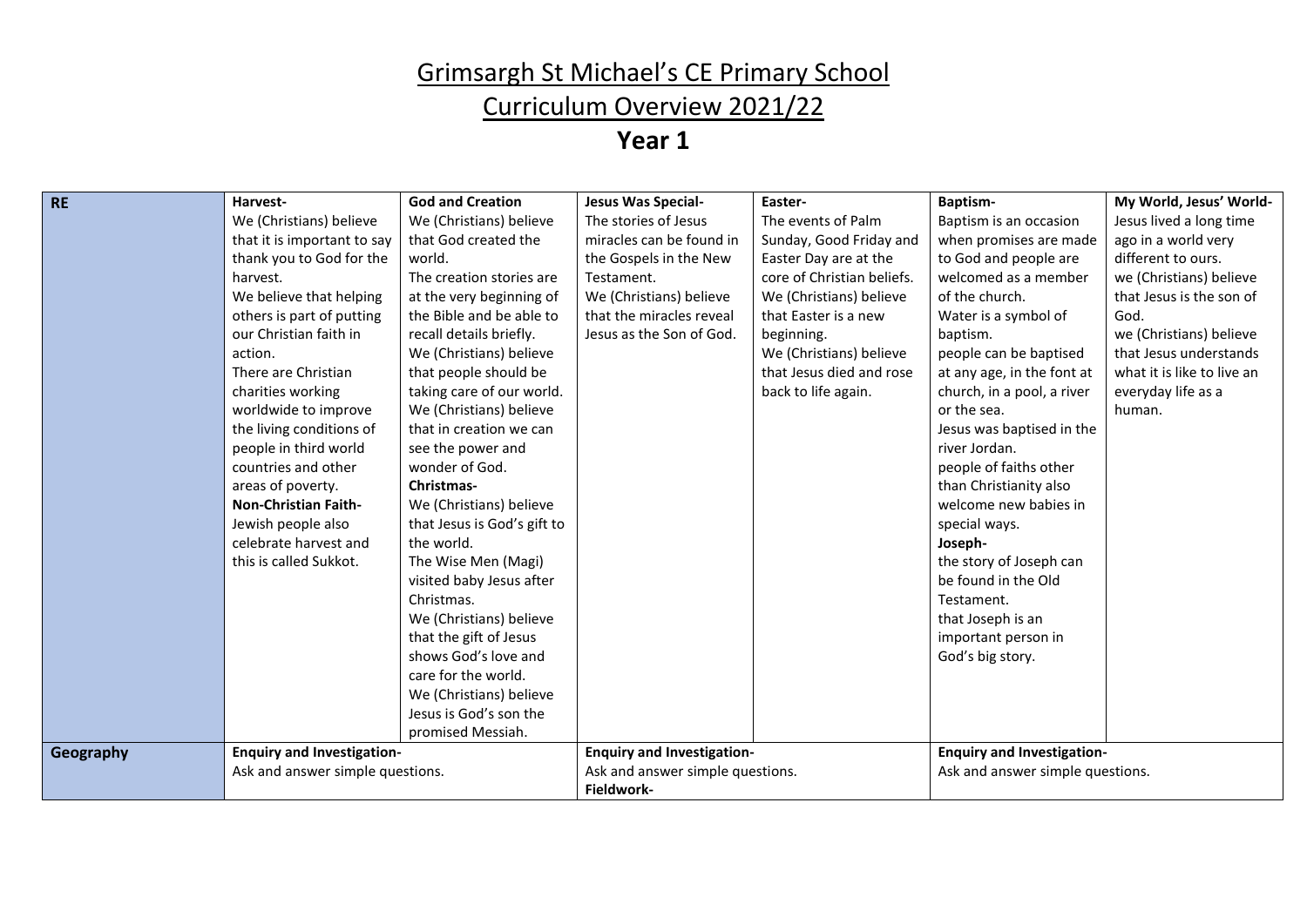# Curriculum Overview 2021/22

|                | Describe some similarities and differences when<br>studying places and features i.e hot and cold places<br>of the world.<br>Interpreting Geographical Information-<br>Use a range of sources such as simple maps, globes,<br>atlases and images.<br><b>Communicate Geographical Information-</b><br>Use maps and other images to talk about everyday<br>life - where they live, journeys etc<br>Draw, speak or write about simple geographical<br>concepts such as what they can see where.                       |                                                                                                                                                                                                                                                 | Observe and describe daily weather patterns.<br>Use simple fieldwork and observational skills when<br>studying the geography of their school and its<br>grounds.<br>Interpreting Geographical Information-<br>Use a range of sources such as simple maps, globes,<br>atlases and images.<br>Know that symbols mean something on maps.<br><b>Communicate Geographical Information-</b><br>Use maps and other images to talk about everyday<br>life - where they live, journeys etc<br>Draw, speak or write about simple geographical<br>concepts such as what they can see where. |                                                                                                                                                                                                                           | Describe some similarities and differences when<br>studying places and features i.e hot and cold places<br>of the world.<br>Interpreting Geographical Information-<br>Use a range of sources such as simple maps, globes,<br>atlases and images.<br><b>Communicate Geographical Information-</b><br>Use maps and other images to talk about everyday<br>life - where they live, journeys etc                                                                                                                             |                                                                                                                                                                                                                                                  |
|----------------|-------------------------------------------------------------------------------------------------------------------------------------------------------------------------------------------------------------------------------------------------------------------------------------------------------------------------------------------------------------------------------------------------------------------------------------------------------------------------------------------------------------------|-------------------------------------------------------------------------------------------------------------------------------------------------------------------------------------------------------------------------------------------------|----------------------------------------------------------------------------------------------------------------------------------------------------------------------------------------------------------------------------------------------------------------------------------------------------------------------------------------------------------------------------------------------------------------------------------------------------------------------------------------------------------------------------------------------------------------------------------|---------------------------------------------------------------------------------------------------------------------------------------------------------------------------------------------------------------------------|--------------------------------------------------------------------------------------------------------------------------------------------------------------------------------------------------------------------------------------------------------------------------------------------------------------------------------------------------------------------------------------------------------------------------------------------------------------------------------------------------------------------------|--------------------------------------------------------------------------------------------------------------------------------------------------------------------------------------------------------------------------------------------------|
| <b>History</b> | Chronology-<br>Recount changes in own life over time<br>Distinguish between past and present<br>Use words and phrases such as old, new. young,<br>days, months<br>Range and Depth of Historical Knowledge-Tell the<br>difference between past and present in own and<br>other people's lives<br><b>Organisation and Communication-</b><br>Show knowledge and understanding about the past<br>in different ways (eg. role play, drawing, writing,<br>talking). writing (reports, labelling, simple recount)<br>ICT |                                                                                                                                                                                                                                                 | Chronology-<br>Identify similarities and differences between<br>different ways of life beyond living memory<br><b>Interpretations of History-</b><br>Begin to identify different ways to represent the past<br>(e.g. photos, stories, adults talking about the past)<br><b>Organisation and Communication-</b><br>Show knowledge and understanding about the past<br>in different ways (eg. role play, drawing, writing,<br>talking). writing (reports, labelling, simple recount)<br>ICT                                                                                        |                                                                                                                                                                                                                           | <b>Historical Enquiry-</b><br>Sort artefacts "then" and "now"<br>Ask and answer questions related to different<br>sources and objects including pictures and stories.<br>Range and Depth of Historical Knowledge-Tell the<br>difference between past and present in own and<br>other people's lives<br><b>Organisation and Communication-</b><br>Show knowledge and understanding about the past<br>in different ways (eg. role play, drawing, writing,<br>talking). writing (reports, labelling, simple recount)<br>ICT |                                                                                                                                                                                                                                                  |
| Art & DT       | Harvest drawing form and shape from<br>observation move to painting (colour<br>wheel) fruit and veg NC identify primary<br>and swcondary colours by name.<br>History link -mark making inventing new<br>lines Paul Klee/Picasso                                                                                                                                                                                                                                                                                   | Card to print - silhouette tree Pienkowski<br>NC -torn collage background<br>Calendar - folded symmetry collage,<br>Matisse<br>Paper plate snowmen hall display winter<br>theme NC collect sort name match<br>colours for an appropriate image. | History Great fire -DT Levers and<br>mechanisms, appropriate joins. Great Fire<br>of London<br>Grimsargh Wetlands -link to artist<br>Marianne North drawing/painting/pastel<br>flowers/plants. NC use a variety of<br>brushes and tools and techniques.                                                                                                                                                                                                                                                                                                                          | Mothering Sunday Sculpture -clay heart<br>NC manipulate malleable materials.<br>Henry Moore<br>Textiles - card dye with masked out area<br>add sequin detail NC apply decoration<br>impressionists/Mendi patterns. Easter | Geography link - animal drawing and<br>collage<br>Mark making -Rousseau<br>Repetitive patterns - link to topic Mark<br>making                                                                                                                                                                                                                                                                                                                                                                                            | Sculpture - adding and inventing - local<br>buildings. DT Homes different fixings.<br>Gaudi/Hundertwasser style.<br>Printing with objects, fingers - Lowry<br>style local figures Tom Finney - 'The<br>Football Match' work on different scales. |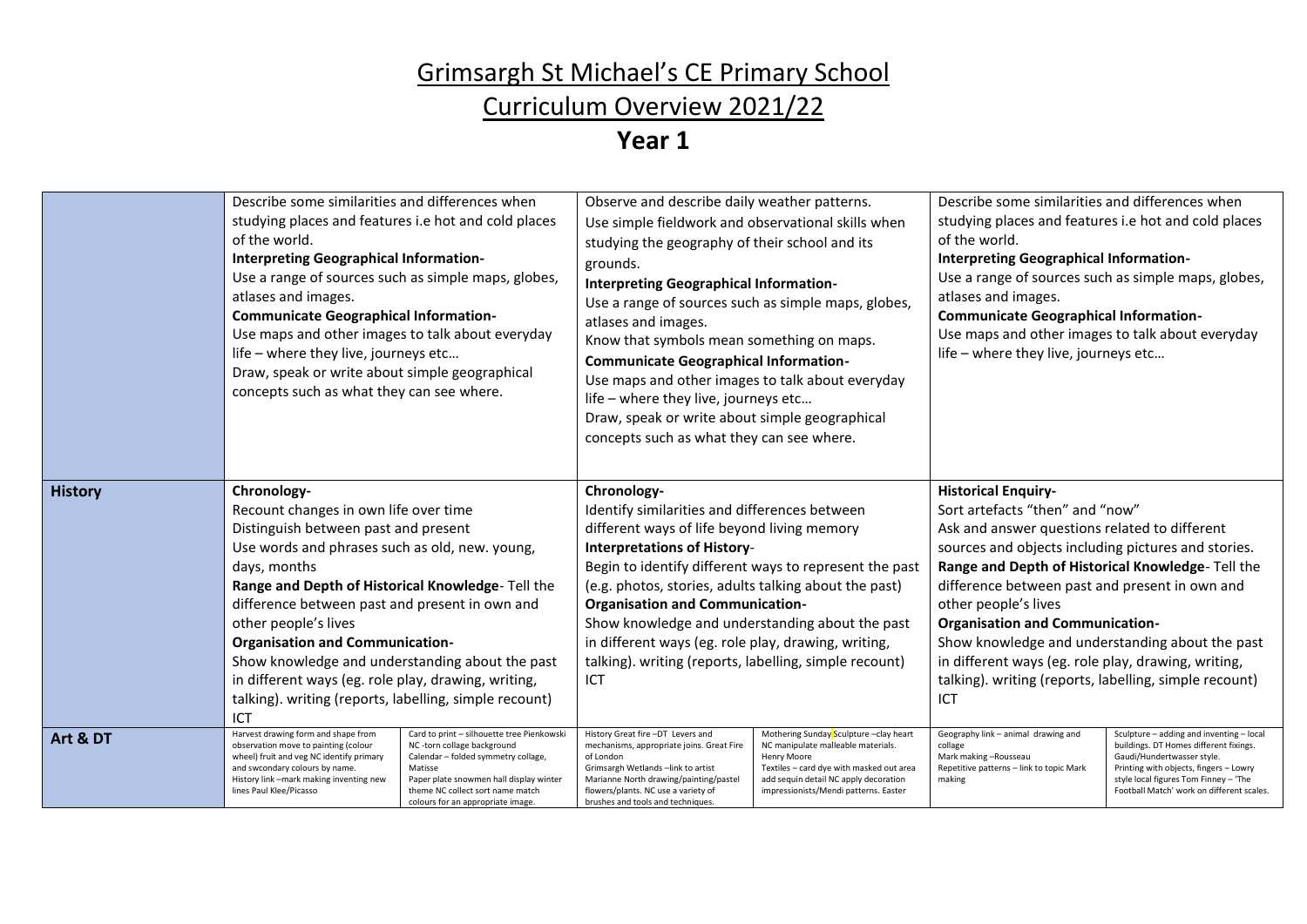### Curriculum Overview 2021/22

|                  | - painting self-portraits drawing 1/2 face -<br>feelings (pshce link)<br>Seasonal changes<br>Ongoing throughout the year - focus on<br>Autumnal/Winter changes.<br>Weather and climate, draw the weather<br>link to landscape artists (Turner skies) Use<br>natural resources; leaves and twigs to<br>make artwork Andy Goldsworthy style.<br>NC experiment with natural materials.<br>Textiles create fabrics by weaving natural<br>materials | Christmas card - DT pop up mechanism<br>collage/cutting skills. | Painting water -wetlands link Geography<br>- painting hot and cold colours- patterns,<br>Monet<br>Worldwide animal print collage NC create<br>and use texture for an image. | card DT create a pompom chick NC use a<br>range of textile techniques.<br>Science link DT structures - create<br>playground equipment. | repetitive patterns - link to topic. -<br>multicultural patterns from around the<br>world<br>Digital media - photos of local area,<br>create a jigsaw.<br>Simple graphics to create local images<br>PSHCE-DT fruit kebab work safely and<br>hygienically. |                           |
|------------------|------------------------------------------------------------------------------------------------------------------------------------------------------------------------------------------------------------------------------------------------------------------------------------------------------------------------------------------------------------------------------------------------------------------------------------------------|-----------------------------------------------------------------|-----------------------------------------------------------------------------------------------------------------------------------------------------------------------------|----------------------------------------------------------------------------------------------------------------------------------------|-----------------------------------------------------------------------------------------------------------------------------------------------------------------------------------------------------------------------------------------------------------|---------------------------|
| <b>Computing</b> | <b>Digital Literacy-</b>                                                                                                                                                                                                                                                                                                                                                                                                                       | <b>Digital Literacy-</b>                                        | <b>Digital Literacy-</b>                                                                                                                                                    | <b>Digital Literacy-</b>                                                                                                               | <b>Digital Literacy-</b>                                                                                                                                                                                                                                  | <b>Digital Literacy-</b>  |
|                  | Use technology safely                                                                                                                                                                                                                                                                                                                                                                                                                          | Use technology safely                                           | Use technology safely                                                                                                                                                       | Use technology safely                                                                                                                  | Use technology safely                                                                                                                                                                                                                                     | Recognise common uses     |
|                  | and respectfully, keeping                                                                                                                                                                                                                                                                                                                                                                                                                      | and respectfully, keeping                                       | and respectfully, keeping                                                                                                                                                   | and respectfully, keeping                                                                                                              | and respectfully, keeping                                                                                                                                                                                                                                 | of information            |
|                  | personal                                                                                                                                                                                                                                                                                                                                                                                                                                       | personal                                                        | personal                                                                                                                                                                    | personal                                                                                                                               | personal                                                                                                                                                                                                                                                  | technology beyond         |
|                  | information private;                                                                                                                                                                                                                                                                                                                                                                                                                           | information private;                                            | information private;                                                                                                                                                        | information private;                                                                                                                   | information private;                                                                                                                                                                                                                                      | school                    |
|                  | identify where to go for                                                                                                                                                                                                                                                                                                                                                                                                                       | identify where to go for                                        | identify where to go for                                                                                                                                                    | identify where to go for                                                                                                               | identify where to go for                                                                                                                                                                                                                                  | Use technology safely     |
|                  | help and support                                                                                                                                                                                                                                                                                                                                                                                                                               | help and support                                                | help and support                                                                                                                                                            | help and support                                                                                                                       | help and support                                                                                                                                                                                                                                          | and respectfully, keeping |
|                  | when they have                                                                                                                                                                                                                                                                                                                                                                                                                                 | when they have                                                  | when they have                                                                                                                                                              | when they have                                                                                                                         | when they have                                                                                                                                                                                                                                            | personal information      |
|                  | concerns about content                                                                                                                                                                                                                                                                                                                                                                                                                         | concerns about content                                          | concerns about content                                                                                                                                                      | concerns about content                                                                                                                 | concerns about content                                                                                                                                                                                                                                    | private; identify where   |
|                  | or contact on the                                                                                                                                                                                                                                                                                                                                                                                                                              | or contact on the                                               | or contact on the                                                                                                                                                           | or contact on the                                                                                                                      | or contact on the                                                                                                                                                                                                                                         | to go for help and        |
|                  | internet or other online                                                                                                                                                                                                                                                                                                                                                                                                                       | internet or other online                                        | internet or other online                                                                                                                                                    | internet or other online                                                                                                               | internet or other online                                                                                                                                                                                                                                  | support                   |
|                  | technologies.                                                                                                                                                                                                                                                                                                                                                                                                                                  | technologies.                                                   | technologies.                                                                                                                                                               | technologies.                                                                                                                          | technologies.                                                                                                                                                                                                                                             | when they have            |
|                  |                                                                                                                                                                                                                                                                                                                                                                                                                                                | <b>Computer Science-</b>                                        | <b>Computer Science- Use</b>                                                                                                                                                | <b>Computer Science-</b>                                                                                                               | <b>Information Technology-</b>                                                                                                                                                                                                                            | concerns about content    |
|                  |                                                                                                                                                                                                                                                                                                                                                                                                                                                | Understand what                                                 | logical reasoning to                                                                                                                                                        | Create and debug simple                                                                                                                | Use technology                                                                                                                                                                                                                                            | or contact on the         |
|                  |                                                                                                                                                                                                                                                                                                                                                                                                                                                | algorithms are; how they                                        | predict the behaviour of                                                                                                                                                    | programs                                                                                                                               | purposefully to create,                                                                                                                                                                                                                                   | internet or other online  |
|                  |                                                                                                                                                                                                                                                                                                                                                                                                                                                | are implemented as                                              | simple programs                                                                                                                                                             |                                                                                                                                        | organise, store,                                                                                                                                                                                                                                          | technologies.             |
|                  |                                                                                                                                                                                                                                                                                                                                                                                                                                                | programs on digital                                             | <b>Information Technology-</b>                                                                                                                                              |                                                                                                                                        | manipulate and retrieve                                                                                                                                                                                                                                   |                           |
|                  |                                                                                                                                                                                                                                                                                                                                                                                                                                                | devices; and that                                               | Use technology                                                                                                                                                              |                                                                                                                                        | digital content                                                                                                                                                                                                                                           |                           |
|                  |                                                                                                                                                                                                                                                                                                                                                                                                                                                | programs execute by                                             | purposefully to create,                                                                                                                                                     |                                                                                                                                        |                                                                                                                                                                                                                                                           |                           |
|                  |                                                                                                                                                                                                                                                                                                                                                                                                                                                | following precise and                                           | organise, store,                                                                                                                                                            |                                                                                                                                        |                                                                                                                                                                                                                                                           |                           |
|                  |                                                                                                                                                                                                                                                                                                                                                                                                                                                | unambiguous                                                     | manipulate and retrieve                                                                                                                                                     |                                                                                                                                        |                                                                                                                                                                                                                                                           |                           |
|                  |                                                                                                                                                                                                                                                                                                                                                                                                                                                | instructions.                                                   | digital content                                                                                                                                                             |                                                                                                                                        |                                                                                                                                                                                                                                                           |                           |
|                  |                                                                                                                                                                                                                                                                                                                                                                                                                                                | <b>Information Technology-</b>                                  |                                                                                                                                                                             |                                                                                                                                        |                                                                                                                                                                                                                                                           |                           |
|                  |                                                                                                                                                                                                                                                                                                                                                                                                                                                | Use technology                                                  |                                                                                                                                                                             |                                                                                                                                        |                                                                                                                                                                                                                                                           |                           |
|                  |                                                                                                                                                                                                                                                                                                                                                                                                                                                | purposefully to create,                                         |                                                                                                                                                                             |                                                                                                                                        |                                                                                                                                                                                                                                                           |                           |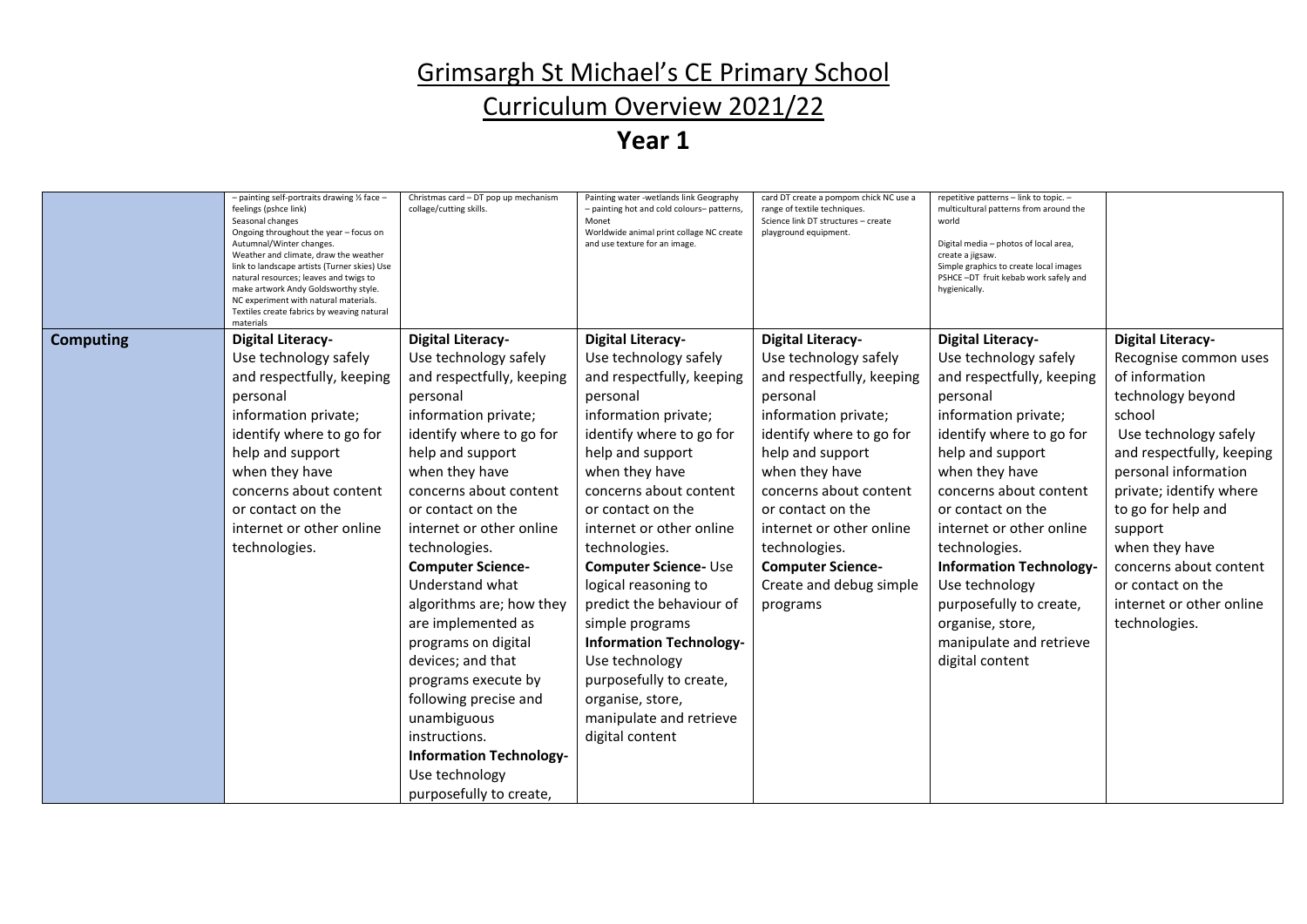### Curriculum Overview 2021/22

| <b>Music</b> | Listen with concentration and understanding to a                                                                                                                                                                                                                                                                 | organise, store,<br>manipulate and retrieve<br>digital content                                                                                                                                 | Play tuned and un-tuned instruments musically.                                                                                                                                                                                                                       |                                                                                                                                                                                                                                                                                                                                                   | Listen with                                                                                                                                                                                                                                                                                                                                                                                                      | Play tuned and un-tuned                                                                                                                                                                                                                                                                                                                                      |
|--------------|------------------------------------------------------------------------------------------------------------------------------------------------------------------------------------------------------------------------------------------------------------------------------------------------------------------|------------------------------------------------------------------------------------------------------------------------------------------------------------------------------------------------|----------------------------------------------------------------------------------------------------------------------------------------------------------------------------------------------------------------------------------------------------------------------|---------------------------------------------------------------------------------------------------------------------------------------------------------------------------------------------------------------------------------------------------------------------------------------------------------------------------------------------------|------------------------------------------------------------------------------------------------------------------------------------------------------------------------------------------------------------------------------------------------------------------------------------------------------------------------------------------------------------------------------------------------------------------|--------------------------------------------------------------------------------------------------------------------------------------------------------------------------------------------------------------------------------------------------------------------------------------------------------------------------------------------------------------|
|              | range of high-quality live and recorded music<br>Use their voices expressively by singing songs and<br>speaking chants and rhymes.                                                                                                                                                                               |                                                                                                                                                                                                | Experiment with, create, select and combine sounds<br>using the inter-related dimensions of music.                                                                                                                                                                   |                                                                                                                                                                                                                                                                                                                                                   | concentration and<br>understanding to a range<br>of high-quality live and<br>recorded music<br>Use their voices<br>expressively by singing<br>songs and speaking<br>chants and rhymes.                                                                                                                                                                                                                           | instruments musically.<br>Experiment with, create,<br>select and combine<br>sounds using the inter-<br>related dimensions of<br>music.                                                                                                                                                                                                                       |
| <b>PE</b>    | Travelling-<br>Running, hopping,<br>skipping, galloping<br>Sending-<br>Roll a ball underarm<br>Throw an object<br>underarm (beanbag)<br>Throw an object<br>overarm (beanbag, ball)<br>Aiming at various targets<br>using different<br>equipment.<br>Striking a ball with a bat.<br>Receiving-<br>Catching a ball | Dance-<br>Copy and explore body<br>actions from a range of<br>stimuli.<br>Copy simple movement<br>patterns.<br>Show and tell using body<br>actions to explore<br>moods, ideas and<br>feelings. | <b>Travelling-Hands and</b><br>feet-<br>frog, bunny, bear, crab,<br>caterpillar, crocodile.<br>Shape-<br>Wide, thin, tuck.<br>Rolling-<br>Rocking on back, pencil,<br>egg rolls.<br>Jumping-<br>Two feet to two feet.<br><b>Handle small and large</b><br>apparatus. | Travelling-<br>Running, hopping,<br>skipping, galloping<br>Sending-<br>Roll a ball underarm<br>Throw an object<br>underarm (beanbag)<br>Aiming at various targets<br>using different<br>equipment.<br>(beanbag, ball, quoit,<br>shuttlecock etc)<br><b>Attacking and defending</b><br>strategies (games)-<br>Understand the concept<br>of aiming. | Travelling-<br>Running, hopping,<br>skipping, galloping<br>Sending-<br>Throw an object<br>overarm (beanbag, ball)<br>Aiming at various targets<br>using different<br>equipment.<br>(beanbag, ball, quoit,<br>shuttlecock etc)<br>Receiving-<br>Catching a ball<br>Catching a ball at<br>different heights.<br><b>Attacking and defending</b><br>strategies (games)-<br>Use a feint to try and win<br>a net game. | Dance-<br>Copy and explore body<br>actions from a range of<br>stimuli.<br>Copy simple movement<br>patterns.<br>Show and tell using body<br>actions to explore<br>moods, ideas and<br>feelings.<br>Travelling-<br>Running, hopping,<br>skipping, galloping<br>Sending-<br>Throw an object<br>underarm (beanbag)<br>Throw an object<br>overarm (beanbag, ball) |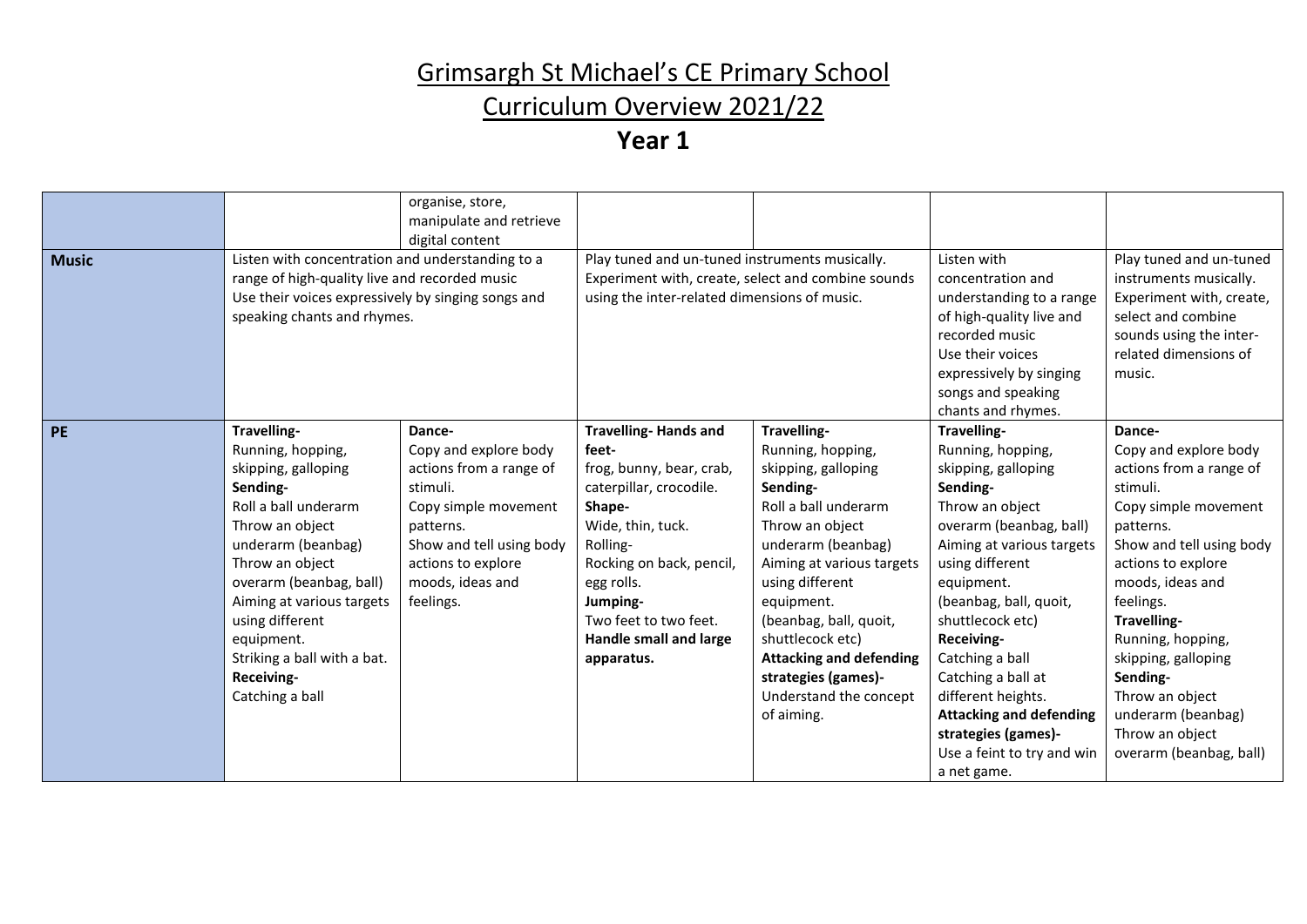### Curriculum Overview 2021/22

|             |                                                                                                                                                                                                                                                                                                                                                                                                                                                                                                                     |                                                                                                                                                                                                                                  |                                                                                                                                                                                                                                                                                                                                                                                                                                                                                                                                                                                   |                                                                                                                                                                                                                                                                                                                                                                                                                                                                                                                                                       | Throw or hit an object<br>into a space to make it<br>more difficult for their<br>opponents.                                                                                                                                                                                                                                                                                                                                                                                                                                                                        | Aiming at various targets<br>using different<br>equipment.<br>(beanbag, ball, quoit,<br>shuttlecock etc)                                                                                                                                                                                                                                                                                                                                                                                                                                      |
|-------------|---------------------------------------------------------------------------------------------------------------------------------------------------------------------------------------------------------------------------------------------------------------------------------------------------------------------------------------------------------------------------------------------------------------------------------------------------------------------------------------------------------------------|----------------------------------------------------------------------------------------------------------------------------------------------------------------------------------------------------------------------------------|-----------------------------------------------------------------------------------------------------------------------------------------------------------------------------------------------------------------------------------------------------------------------------------------------------------------------------------------------------------------------------------------------------------------------------------------------------------------------------------------------------------------------------------------------------------------------------------|-------------------------------------------------------------------------------------------------------------------------------------------------------------------------------------------------------------------------------------------------------------------------------------------------------------------------------------------------------------------------------------------------------------------------------------------------------------------------------------------------------------------------------------------------------|--------------------------------------------------------------------------------------------------------------------------------------------------------------------------------------------------------------------------------------------------------------------------------------------------------------------------------------------------------------------------------------------------------------------------------------------------------------------------------------------------------------------------------------------------------------------|-----------------------------------------------------------------------------------------------------------------------------------------------------------------------------------------------------------------------------------------------------------------------------------------------------------------------------------------------------------------------------------------------------------------------------------------------------------------------------------------------------------------------------------------------|
| <b>PSHE</b> | Relationships-<br>Understand that<br>classroom rules help<br>everyone to learn and be<br>safe;<br>Explain their classroom<br>rules and be able to<br>contribute to making<br>these.<br>Recognise how others<br>might be feeling by<br>reading body<br>language/facial<br>expressions;<br>Understand and explain<br>how our emotions can<br>give a physical reaction<br>in our body (e.g.<br>butterflies in the tummy<br>etc.)<br>Identify a range of<br>feelings;<br>Identify how feelings<br>might make us behave: | <b>Valuing Difference-</b><br>Identify the differences<br>and similarities between<br>people;<br>Empathise with those<br>who are different from<br>them;<br>Begin to appreciate the<br>positive aspects of these<br>differences. | <b>Keeping Safe-Recognise</b><br>emotions and physical<br>feelings associated with<br>feeling unsafe;<br>Identify people who can<br>help them when they<br>feel unsafe.<br>Understand and learn<br>the PANTS rules;<br>Name and know which<br>parts should be private;<br>Explain the difference<br>between appropriate<br>and inappropriate touch;<br>Understand that they<br>have the right to say<br>"no" to unwanted touch;<br>Start thinking about who<br>they trust and who they<br>can ask for help.<br>Explain the difference<br>between a secret and a<br>nice surprise; | <b>Rights and</b><br>Responsibilities-<br>Identify what they like<br>about the school<br>environment;<br>Recognise who cares for<br>and looks after the<br>school environment.<br>Explain the importance<br>of looking after things<br>that belong to<br>themselves or to others.<br>Explain where people get<br>money from;<br>List some of the things<br>that money may be<br>spent on in a family<br>home.<br>Recognise that different<br>notes and coins have<br>different monetary<br>value;<br>Explain the importance<br>of keeping money safe; | <b>Being My Best-</b><br>Name major internal<br>body parts (heart, lungs,<br>blood, stomach,<br>intestines, brain);<br>Understand and explain<br>the simple bodily<br>processes associated<br>with them.<br>Understand that the<br>body gets energy from<br>food, water and air<br>(oxygen);<br>Recognise that exercise<br>and sleep are important<br>parts of a healthy<br>lifestyle.<br>Recognise the<br>importance of regular<br>hygiene routines;<br>Sequence personal<br>hygiene routines into a<br>logical order.<br>Recognise the<br>importance of sleep in | <b>Growing and Changing-</b><br>Identify parts of the<br>body that are private<br>using the correct<br>terminology;<br>Describe ways in which<br>private parts can be kept<br>private;<br>Identify people they can<br>talk to about their<br>private parts.<br>Understand some of the<br>tasks required to look<br>after a baby;<br>Explain how to meet the<br>basic needs of a baby,<br>for example, eye<br>contact, cuddling,<br>washing, changing,<br>feeding.<br>Identify things they<br>could do as a baby, a<br>toddler and can do now; |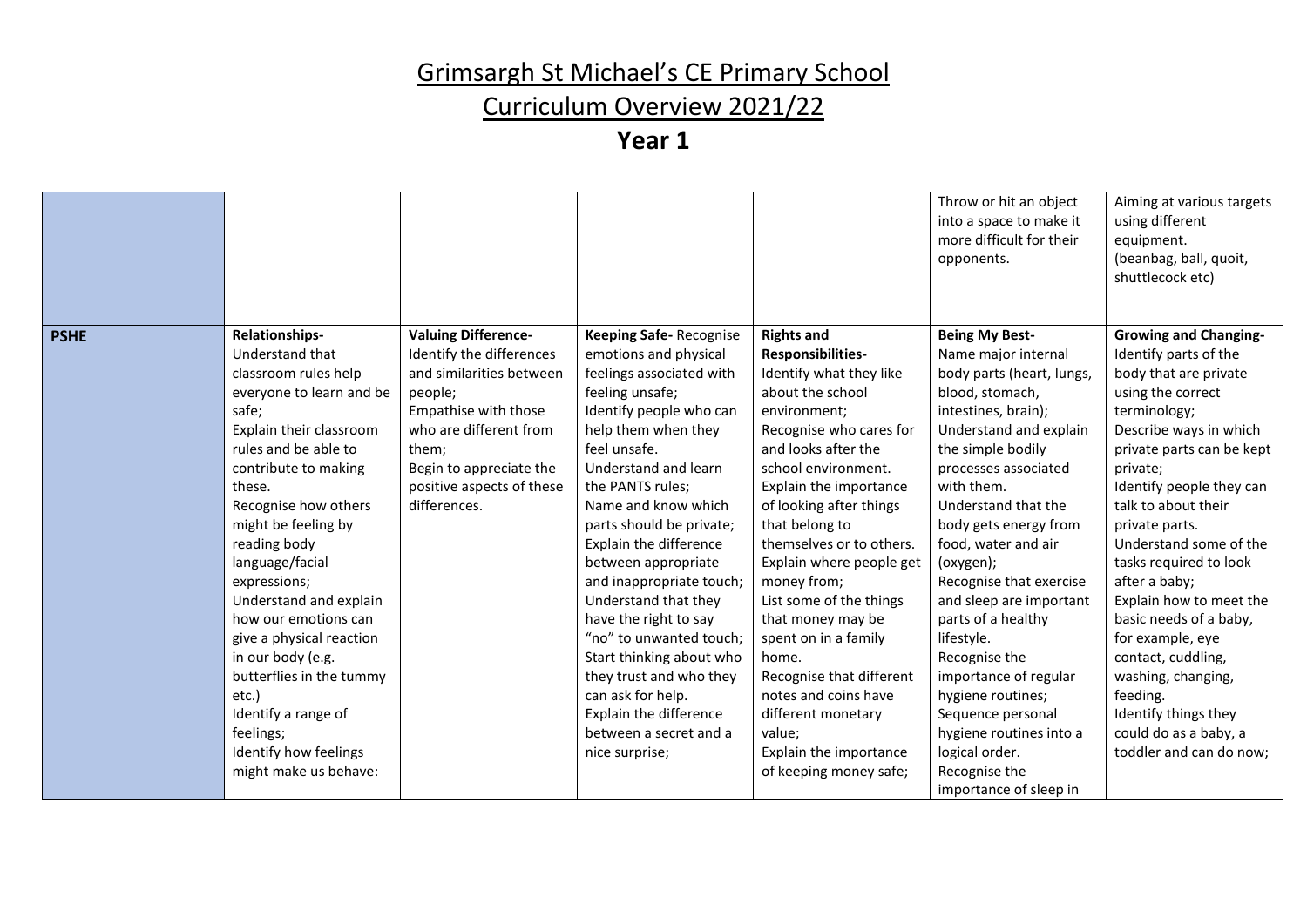### Curriculum Overview 2021/22

| Suggest strategies for<br>Identify situations as<br>Identify safe places to<br>maintaining a healthy,<br>Identify the people who<br>being secrets or<br>balanced lifestyle;<br>help/helped them at<br>someone experiencing<br>keep money;<br>Identify simple bedtime<br>'not so good' feelings to<br>Understand the concept<br>those different stages.<br>surprises;<br>manage these.<br>Identify who they can<br>of 'saving money' (i.e. by<br>routines that promote<br>Recognise that people's<br>talk to if they feel<br>keeping it in a safe<br>healthy sleep.<br>uncomfortable about<br>bodies and feelings can<br>placed and adding to it).<br>Recognise that they may<br>have different tastes in<br>be hurt;<br>any secret they are told,<br>Suggest ways of dealing<br>or told to keep.<br>food to others;<br>with different kinds of<br>Understand that<br>Select foods from the<br>medicines can<br>Eatwell Guide (formerly<br>hurt.<br>Recognise that they<br>sometimes make people<br>Eatwell Plate) in order to<br>feel better when they're<br>make a healthy lunch;<br>belong to various groups<br>and communities such as<br>Recognise which foods<br>their family;<br>Explain simple issues of<br>we need to eat more of<br>Explain how these<br>safety and responsibility<br>and which we need to<br>about medicines and<br>people help us and we<br>eat less of to be healthy<br>can also help them to<br>their use.<br>Recognise that learning a<br>help us.<br>new skill requires<br>Identify simple qualities<br>practice and the<br>of friendship;<br>opportunity to fail,<br>Suggest simple strategies<br>safely;<br>Understand the learning<br>for making up.<br>Demonstrate attentive<br>line's use as a simple tool<br>listening skills;<br>to describe the learning<br>Suggest simple strategies<br>process, including<br>for resolving conflict<br>overcoming challenges.<br>situations;<br>Understand how<br>Give and receive positive<br>diseases can spread;<br>feedback, and<br>Recognise and use<br>experience how this<br>simple strategies for<br>makes them feel.<br>preventing the spread of<br>diseases. |  |  |  |
|-------------------------------------------------------------------------------------------------------------------------------------------------------------------------------------------------------------------------------------------------------------------------------------------------------------------------------------------------------------------------------------------------------------------------------------------------------------------------------------------------------------------------------------------------------------------------------------------------------------------------------------------------------------------------------------------------------------------------------------------------------------------------------------------------------------------------------------------------------------------------------------------------------------------------------------------------------------------------------------------------------------------------------------------------------------------------------------------------------------------------------------------------------------------------------------------------------------------------------------------------------------------------------------------------------------------------------------------------------------------------------------------------------------------------------------------------------------------------------------------------------------------------------------------------------------------------------------------------------------------------------------------------------------------------------------------------------------------------------------------------------------------------------------------------------------------------------------------------------------------------------------------------------------------------------------------------------------------------------------------------------------------------------------------------------------------------------------------------------------------------------------------------|--|--|--|
|                                                                                                                                                                                                                                                                                                                                                                                                                                                                                                                                                                                                                                                                                                                                                                                                                                                                                                                                                                                                                                                                                                                                                                                                                                                                                                                                                                                                                                                                                                                                                                                                                                                                                                                                                                                                                                                                                                                                                                                                                                                                                                                                                 |  |  |  |
|                                                                                                                                                                                                                                                                                                                                                                                                                                                                                                                                                                                                                                                                                                                                                                                                                                                                                                                                                                                                                                                                                                                                                                                                                                                                                                                                                                                                                                                                                                                                                                                                                                                                                                                                                                                                                                                                                                                                                                                                                                                                                                                                                 |  |  |  |
|                                                                                                                                                                                                                                                                                                                                                                                                                                                                                                                                                                                                                                                                                                                                                                                                                                                                                                                                                                                                                                                                                                                                                                                                                                                                                                                                                                                                                                                                                                                                                                                                                                                                                                                                                                                                                                                                                                                                                                                                                                                                                                                                                 |  |  |  |
|                                                                                                                                                                                                                                                                                                                                                                                                                                                                                                                                                                                                                                                                                                                                                                                                                                                                                                                                                                                                                                                                                                                                                                                                                                                                                                                                                                                                                                                                                                                                                                                                                                                                                                                                                                                                                                                                                                                                                                                                                                                                                                                                                 |  |  |  |
|                                                                                                                                                                                                                                                                                                                                                                                                                                                                                                                                                                                                                                                                                                                                                                                                                                                                                                                                                                                                                                                                                                                                                                                                                                                                                                                                                                                                                                                                                                                                                                                                                                                                                                                                                                                                                                                                                                                                                                                                                                                                                                                                                 |  |  |  |
|                                                                                                                                                                                                                                                                                                                                                                                                                                                                                                                                                                                                                                                                                                                                                                                                                                                                                                                                                                                                                                                                                                                                                                                                                                                                                                                                                                                                                                                                                                                                                                                                                                                                                                                                                                                                                                                                                                                                                                                                                                                                                                                                                 |  |  |  |
|                                                                                                                                                                                                                                                                                                                                                                                                                                                                                                                                                                                                                                                                                                                                                                                                                                                                                                                                                                                                                                                                                                                                                                                                                                                                                                                                                                                                                                                                                                                                                                                                                                                                                                                                                                                                                                                                                                                                                                                                                                                                                                                                                 |  |  |  |
|                                                                                                                                                                                                                                                                                                                                                                                                                                                                                                                                                                                                                                                                                                                                                                                                                                                                                                                                                                                                                                                                                                                                                                                                                                                                                                                                                                                                                                                                                                                                                                                                                                                                                                                                                                                                                                                                                                                                                                                                                                                                                                                                                 |  |  |  |
|                                                                                                                                                                                                                                                                                                                                                                                                                                                                                                                                                                                                                                                                                                                                                                                                                                                                                                                                                                                                                                                                                                                                                                                                                                                                                                                                                                                                                                                                                                                                                                                                                                                                                                                                                                                                                                                                                                                                                                                                                                                                                                                                                 |  |  |  |
|                                                                                                                                                                                                                                                                                                                                                                                                                                                                                                                                                                                                                                                                                                                                                                                                                                                                                                                                                                                                                                                                                                                                                                                                                                                                                                                                                                                                                                                                                                                                                                                                                                                                                                                                                                                                                                                                                                                                                                                                                                                                                                                                                 |  |  |  |
|                                                                                                                                                                                                                                                                                                                                                                                                                                                                                                                                                                                                                                                                                                                                                                                                                                                                                                                                                                                                                                                                                                                                                                                                                                                                                                                                                                                                                                                                                                                                                                                                                                                                                                                                                                                                                                                                                                                                                                                                                                                                                                                                                 |  |  |  |
|                                                                                                                                                                                                                                                                                                                                                                                                                                                                                                                                                                                                                                                                                                                                                                                                                                                                                                                                                                                                                                                                                                                                                                                                                                                                                                                                                                                                                                                                                                                                                                                                                                                                                                                                                                                                                                                                                                                                                                                                                                                                                                                                                 |  |  |  |
|                                                                                                                                                                                                                                                                                                                                                                                                                                                                                                                                                                                                                                                                                                                                                                                                                                                                                                                                                                                                                                                                                                                                                                                                                                                                                                                                                                                                                                                                                                                                                                                                                                                                                                                                                                                                                                                                                                                                                                                                                                                                                                                                                 |  |  |  |
|                                                                                                                                                                                                                                                                                                                                                                                                                                                                                                                                                                                                                                                                                                                                                                                                                                                                                                                                                                                                                                                                                                                                                                                                                                                                                                                                                                                                                                                                                                                                                                                                                                                                                                                                                                                                                                                                                                                                                                                                                                                                                                                                                 |  |  |  |
|                                                                                                                                                                                                                                                                                                                                                                                                                                                                                                                                                                                                                                                                                                                                                                                                                                                                                                                                                                                                                                                                                                                                                                                                                                                                                                                                                                                                                                                                                                                                                                                                                                                                                                                                                                                                                                                                                                                                                                                                                                                                                                                                                 |  |  |  |
|                                                                                                                                                                                                                                                                                                                                                                                                                                                                                                                                                                                                                                                                                                                                                                                                                                                                                                                                                                                                                                                                                                                                                                                                                                                                                                                                                                                                                                                                                                                                                                                                                                                                                                                                                                                                                                                                                                                                                                                                                                                                                                                                                 |  |  |  |
|                                                                                                                                                                                                                                                                                                                                                                                                                                                                                                                                                                                                                                                                                                                                                                                                                                                                                                                                                                                                                                                                                                                                                                                                                                                                                                                                                                                                                                                                                                                                                                                                                                                                                                                                                                                                                                                                                                                                                                                                                                                                                                                                                 |  |  |  |
|                                                                                                                                                                                                                                                                                                                                                                                                                                                                                                                                                                                                                                                                                                                                                                                                                                                                                                                                                                                                                                                                                                                                                                                                                                                                                                                                                                                                                                                                                                                                                                                                                                                                                                                                                                                                                                                                                                                                                                                                                                                                                                                                                 |  |  |  |
|                                                                                                                                                                                                                                                                                                                                                                                                                                                                                                                                                                                                                                                                                                                                                                                                                                                                                                                                                                                                                                                                                                                                                                                                                                                                                                                                                                                                                                                                                                                                                                                                                                                                                                                                                                                                                                                                                                                                                                                                                                                                                                                                                 |  |  |  |
|                                                                                                                                                                                                                                                                                                                                                                                                                                                                                                                                                                                                                                                                                                                                                                                                                                                                                                                                                                                                                                                                                                                                                                                                                                                                                                                                                                                                                                                                                                                                                                                                                                                                                                                                                                                                                                                                                                                                                                                                                                                                                                                                                 |  |  |  |
|                                                                                                                                                                                                                                                                                                                                                                                                                                                                                                                                                                                                                                                                                                                                                                                                                                                                                                                                                                                                                                                                                                                                                                                                                                                                                                                                                                                                                                                                                                                                                                                                                                                                                                                                                                                                                                                                                                                                                                                                                                                                                                                                                 |  |  |  |
|                                                                                                                                                                                                                                                                                                                                                                                                                                                                                                                                                                                                                                                                                                                                                                                                                                                                                                                                                                                                                                                                                                                                                                                                                                                                                                                                                                                                                                                                                                                                                                                                                                                                                                                                                                                                                                                                                                                                                                                                                                                                                                                                                 |  |  |  |
|                                                                                                                                                                                                                                                                                                                                                                                                                                                                                                                                                                                                                                                                                                                                                                                                                                                                                                                                                                                                                                                                                                                                                                                                                                                                                                                                                                                                                                                                                                                                                                                                                                                                                                                                                                                                                                                                                                                                                                                                                                                                                                                                                 |  |  |  |
|                                                                                                                                                                                                                                                                                                                                                                                                                                                                                                                                                                                                                                                                                                                                                                                                                                                                                                                                                                                                                                                                                                                                                                                                                                                                                                                                                                                                                                                                                                                                                                                                                                                                                                                                                                                                                                                                                                                                                                                                                                                                                                                                                 |  |  |  |
|                                                                                                                                                                                                                                                                                                                                                                                                                                                                                                                                                                                                                                                                                                                                                                                                                                                                                                                                                                                                                                                                                                                                                                                                                                                                                                                                                                                                                                                                                                                                                                                                                                                                                                                                                                                                                                                                                                                                                                                                                                                                                                                                                 |  |  |  |
|                                                                                                                                                                                                                                                                                                                                                                                                                                                                                                                                                                                                                                                                                                                                                                                                                                                                                                                                                                                                                                                                                                                                                                                                                                                                                                                                                                                                                                                                                                                                                                                                                                                                                                                                                                                                                                                                                                                                                                                                                                                                                                                                                 |  |  |  |
|                                                                                                                                                                                                                                                                                                                                                                                                                                                                                                                                                                                                                                                                                                                                                                                                                                                                                                                                                                                                                                                                                                                                                                                                                                                                                                                                                                                                                                                                                                                                                                                                                                                                                                                                                                                                                                                                                                                                                                                                                                                                                                                                                 |  |  |  |
|                                                                                                                                                                                                                                                                                                                                                                                                                                                                                                                                                                                                                                                                                                                                                                                                                                                                                                                                                                                                                                                                                                                                                                                                                                                                                                                                                                                                                                                                                                                                                                                                                                                                                                                                                                                                                                                                                                                                                                                                                                                                                                                                                 |  |  |  |
|                                                                                                                                                                                                                                                                                                                                                                                                                                                                                                                                                                                                                                                                                                                                                                                                                                                                                                                                                                                                                                                                                                                                                                                                                                                                                                                                                                                                                                                                                                                                                                                                                                                                                                                                                                                                                                                                                                                                                                                                                                                                                                                                                 |  |  |  |
|                                                                                                                                                                                                                                                                                                                                                                                                                                                                                                                                                                                                                                                                                                                                                                                                                                                                                                                                                                                                                                                                                                                                                                                                                                                                                                                                                                                                                                                                                                                                                                                                                                                                                                                                                                                                                                                                                                                                                                                                                                                                                                                                                 |  |  |  |
|                                                                                                                                                                                                                                                                                                                                                                                                                                                                                                                                                                                                                                                                                                                                                                                                                                                                                                                                                                                                                                                                                                                                                                                                                                                                                                                                                                                                                                                                                                                                                                                                                                                                                                                                                                                                                                                                                                                                                                                                                                                                                                                                                 |  |  |  |
|                                                                                                                                                                                                                                                                                                                                                                                                                                                                                                                                                                                                                                                                                                                                                                                                                                                                                                                                                                                                                                                                                                                                                                                                                                                                                                                                                                                                                                                                                                                                                                                                                                                                                                                                                                                                                                                                                                                                                                                                                                                                                                                                                 |  |  |  |